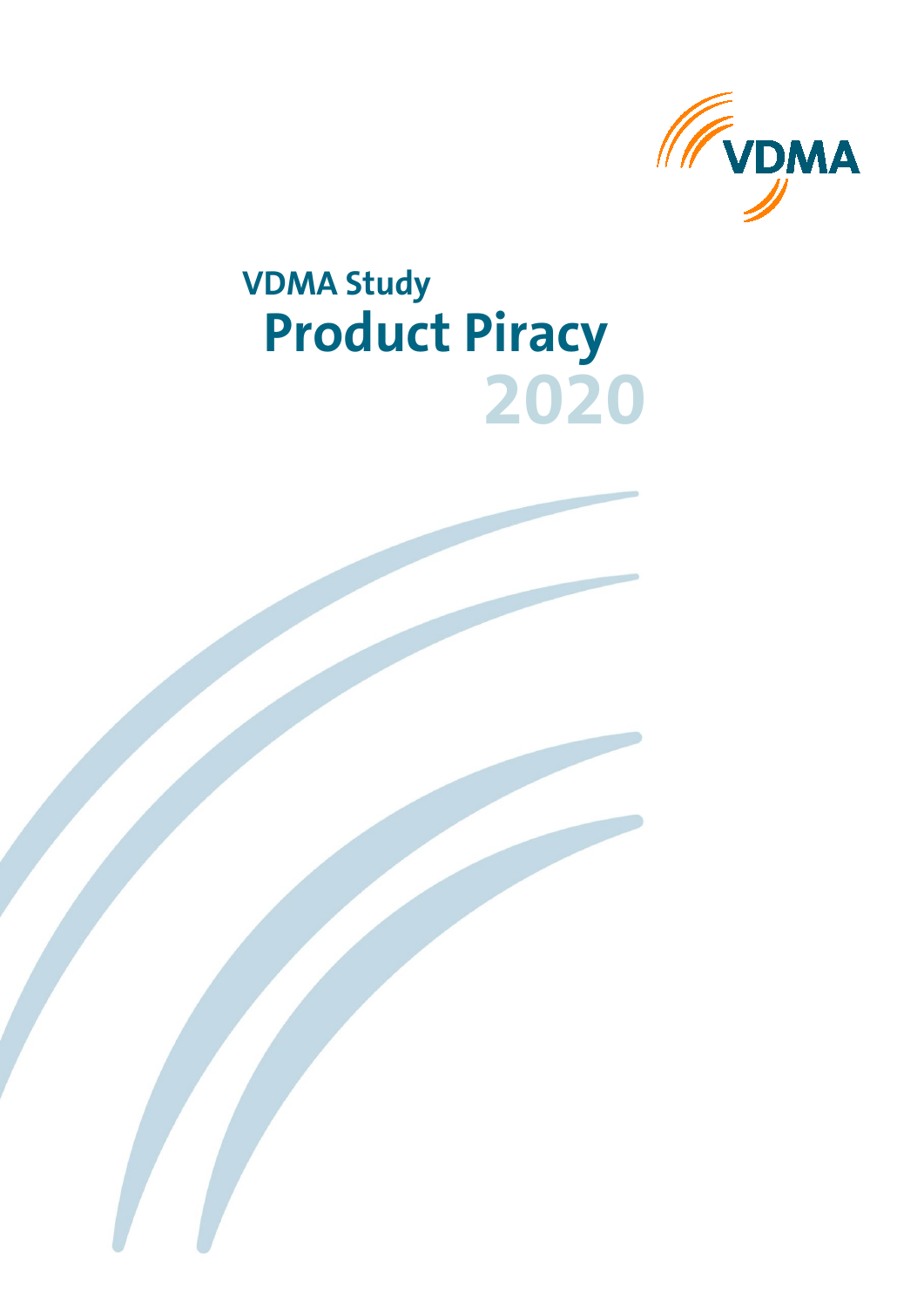#### **Note**

Of course, we have treated the information provided by the participants with the usual discretion. In the following chapters you will therefore find the results in anonymized and summarized form. Should you have any further suggestions or questions regarding the evaluation of the next study on product piracy, please contact us.

Daniel van Geerenstein, LL.M. Deputy Head of Legal Phone: +49 69 6603-1359 E-mail: Daniel.vanGeerenstein@vdma.org

Holger Paul Head of Communication Phone: +49 69 6603-1922 E-mail: Holger. Paul@vdma.org

Steffen Zimmermann Head of Competence Center Industrial Security Phone: +49 69 6603-1978 E-mail: Steffen. Zimmermann@vdma.org

#### **© VDMA 2020**

**VDMA Lyoner Str. 18 60528 Frankfurt am Main, GERMANY**

**www.vdma.org**

Status: 01.04.2020 This document was translated from German into English by automated translation services.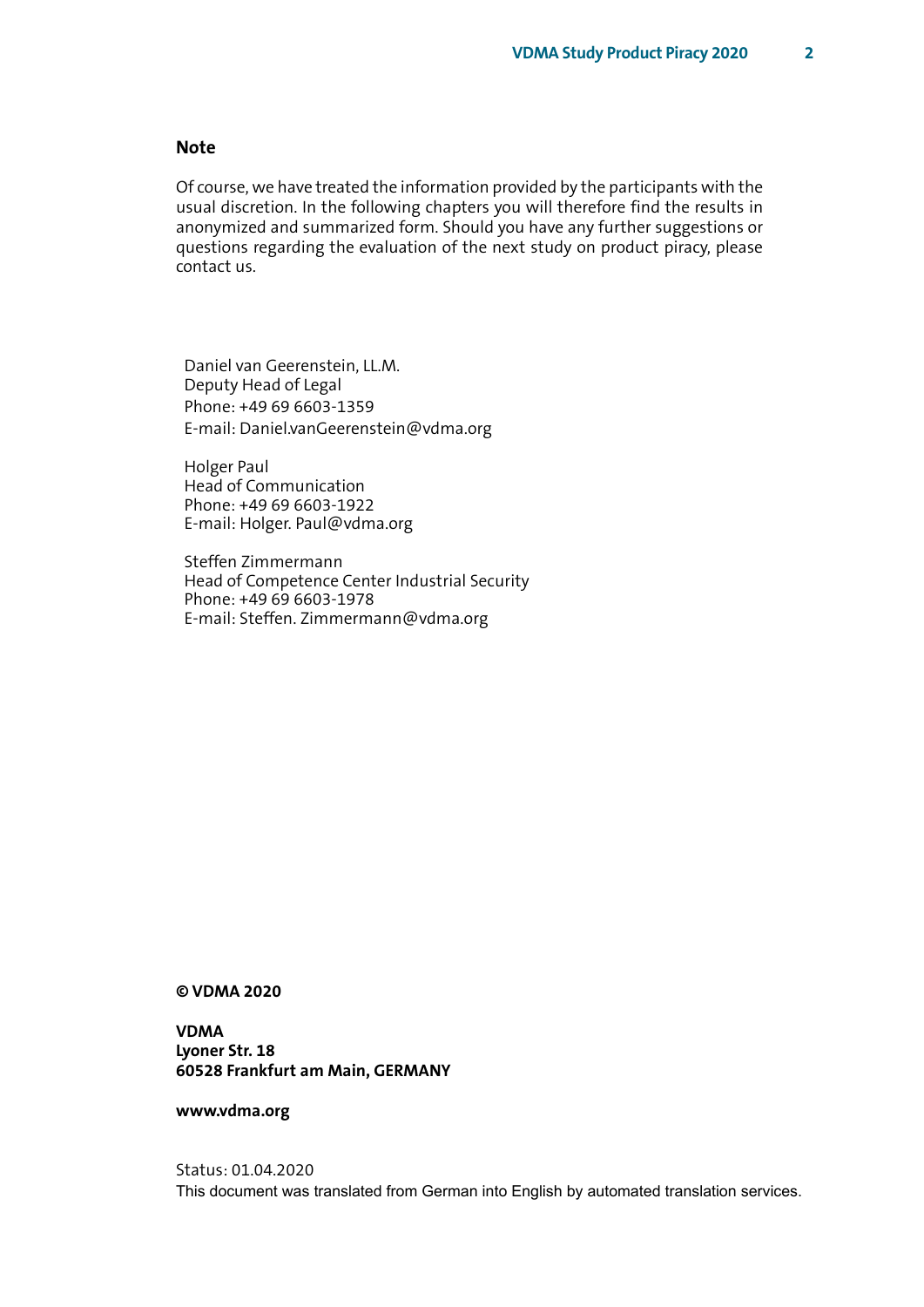## <span id="page-2-0"></span>**Table of contents**

| <b>Table of contents</b> |                                                 | 3  |
|--------------------------|-------------------------------------------------|----|
| 1                        | Introduction                                    | 4  |
| $\overline{\mathbf{2}}$  | <b>Management Summary</b>                       | 6  |
| 3                        | <b>Threat and dismay</b>                        | 9  |
| 4                        | infringement of property rights                 | 12 |
| 5                        | <b>Common types of counterfeits</b>             | 13 |
| 6                        | <b>Counterfeiters and their clients</b>         | 14 |
| $\overline{7}$           | <b>Distribution of counterfeits</b>             | 16 |
| 8                        | Dangers due to counterfeits                     | 17 |
| 9                        | <b>Measures after detection of counterfeits</b> | 18 |
| 10                       | <b>Company damage</b>                           | 20 |
| 11                       | <b>Politics and trade fairs</b>                 | 23 |
| 12                       | The VDMA acts                                   | 24 |
| 13                       | <b>VDMA</b> publications on product piracy      | 25 |
| 14                       | <b>Publications of the VDMA on Security</b>     | 27 |
| 15                       | Imprint                                         | 28 |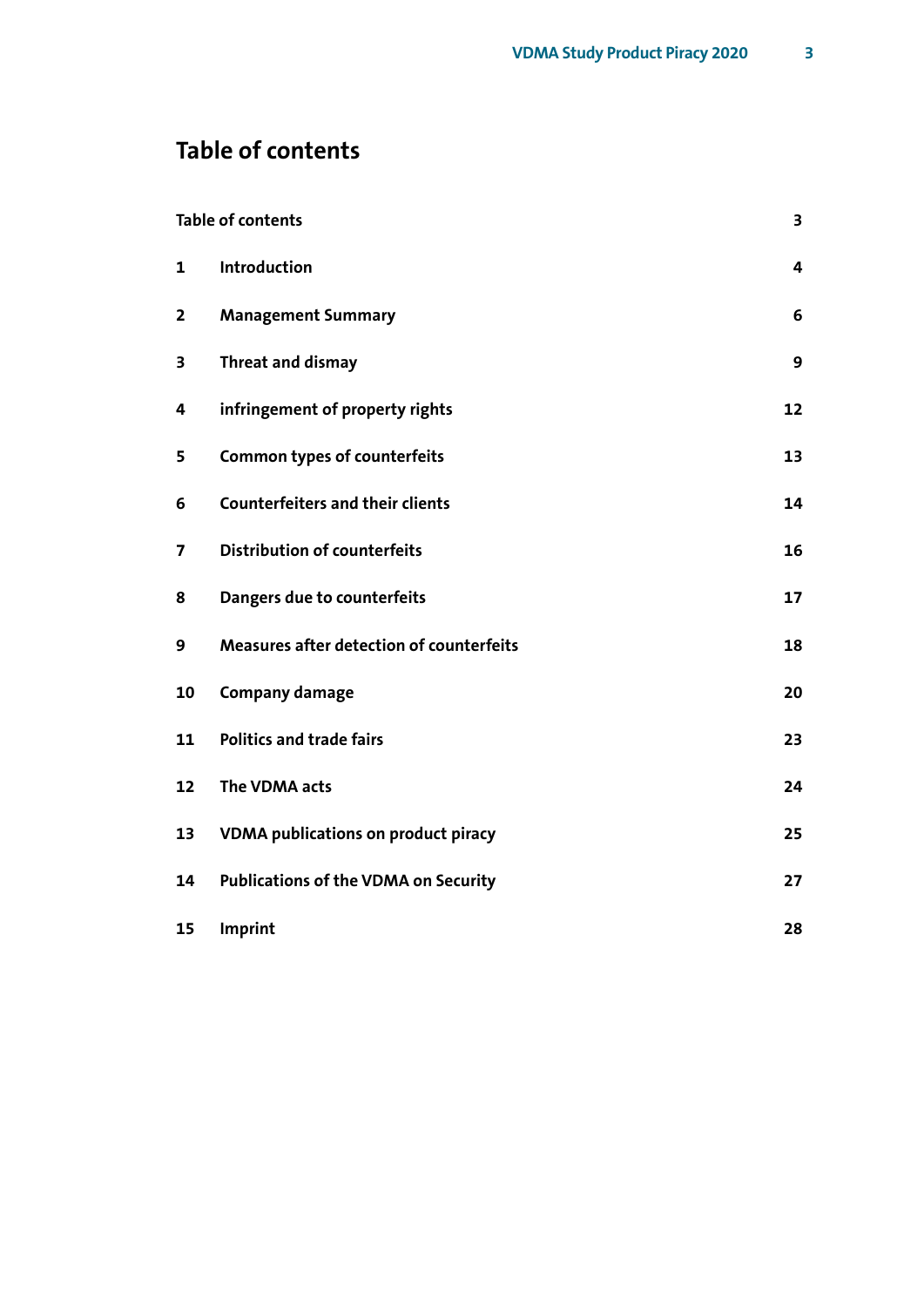## <span id="page-3-0"></span>**1 Introduction**

Every second year, VDMA conducts a study on product and brand piracy among its member companies. Since 2003, reliable figures and information have thus been collected in order to outline the threat of plagiarism, counterfeiters, and fakers in our industry. The necessity of the survey among the members is shown by the large proportion of affected companies. The damages estimated by the companies go into billions of euros every year, for the German mechanical and plant engineering industry alone.

## **Definition of product piracy**

This study is concerned only with the illicit reproduction of products. By illicit reproductions (otherwise called product piracy or counterfeiting), we refer to the

- Imitation of products in violation of intellectual property rights (e.g. trademarks, brands, patents) or
- Imitation of products without violation of intellectual property rights, but in an anti-competitive manner.

Replication that takes place in an anti-competitive manner if an unfair act occurs in addition to the replication. This unfair act is usually a deception about the manufacturer of the original goods (increasing the likelihood of confusion) and the associated exploitation of the good reputation, resulting in illicit benefit thereof.

#### **Participant structure 2020**

This year, 146 members of the VDMA participated in the study on product piracy during the period of data collection from the beginning of February to the beginning of March. Compared to the last study in 2018, the number of participants has thus increased from 136 by 10 members.

As the survey was already closed at the beginning of March, the answers of the participants do not consider any effects or changed market conditions caused by the corona virus.

About half of the participants are small and medium-sized enterprises. Together with the other half to large companies, this leads to balanced and representative results. The exact participant structure according to number of employees and annual turnover can be seen in the following two graphs.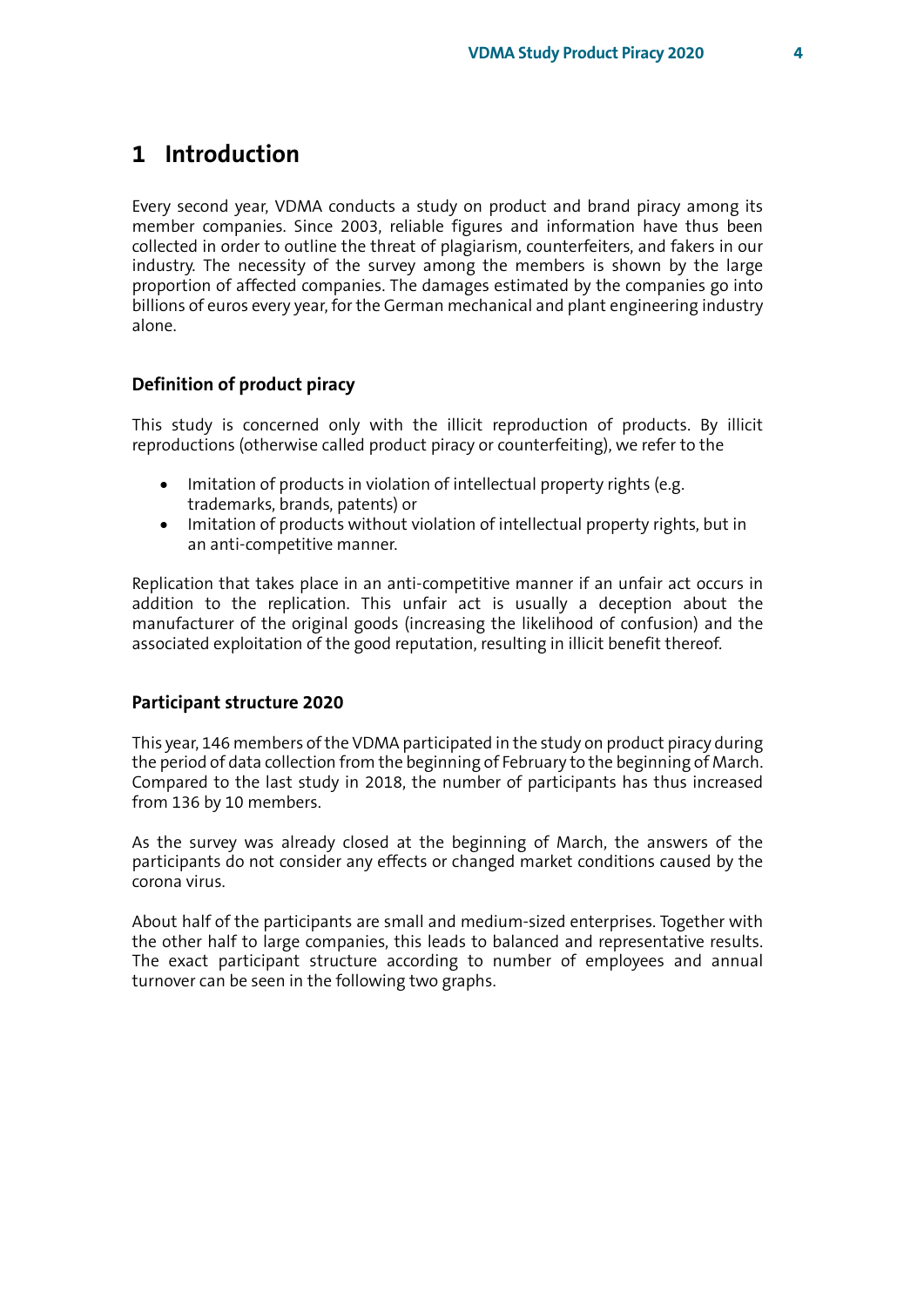

Breakdown of study participants according to the number of employees N=146



Breakdown of study participants according to annual turnover NET ASSES Ann American Muslem Number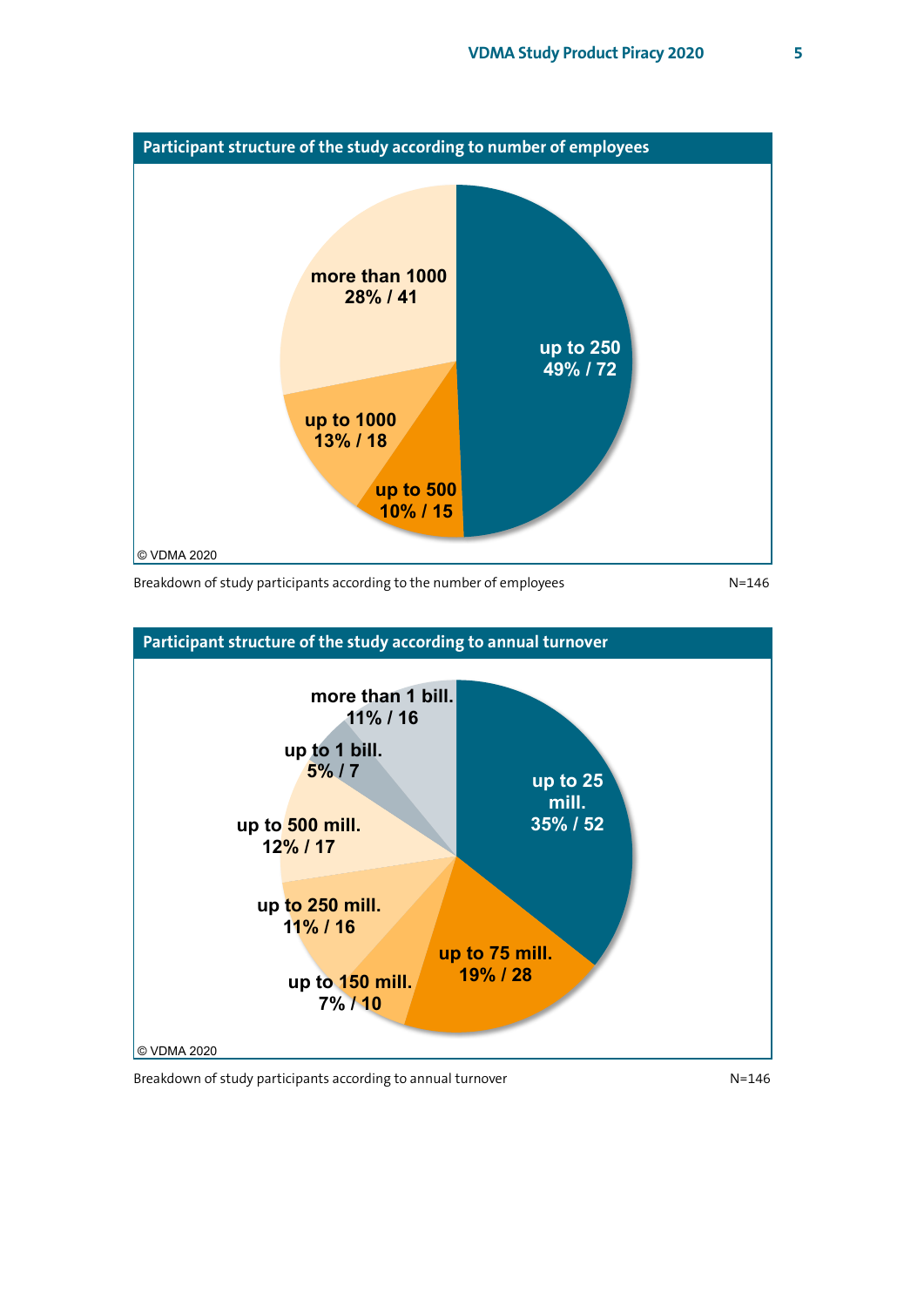## <span id="page-5-0"></span>**2 Management Summary**

The present results of the survey on product piracy show that the overall high level of threat from product piracy continues to increase and that product and brand piracy and its prevention play a central role for all member companies.

### **A new all-time high of 74 percent of companies in the German mechanical and plant engineering industry are affected by product or brand piracy. The estimated damage amounts to 7.6 billion euros annually.**

Compared to the last study in 2018, the absolute corporate loss has thus increased by 300 million euros annually. In other words, the situation has worsened despite many political efforts. A turnover in the amount of 7.6 billion euros would secure almost 35,000 jobs in the industry. In addition to loss of turnover and jobs, the affected companies also suffer consequences that are difficult to assess in monetary terms, such as loss of image, loss of market advantage or unjustified legal claims.

#### **Plagiarism is a safety risk**

Plagiarism has been proven to pose a safety risk: An alarming 57 percent of the companies report counterfeits that pose a danger to machines, and only 30 percent state that counterfeits of their products pose no danger whatsoever, for example to the user, operator, or the environment.

The People's Republic of China remains the undisputed top dog as a distribution country for plagiarism with 61 percent. Compared to last year, we see a gain of 17 percentage points here. Russia, which has doubled to 12 percent and is now in third place among the distribution countries directly behind the second-placed Germany, is also recording a significant gain.

Only 45 percent of the companies surveyed consider the legal framework conditions to be sufficient. Insufficient controls and monitoring options are named as the most frequent shortcoming. For imports into the European Union and for online marketplaces, the study participants would like to see more personnel at the responsible offices (e.g. customs) and stronger political observation: "Product piracy is not a trivial offence, but an attack on the economy of the respective country".

A look at measures taken after plagiarism has been discovered reveals resignation: with a significant decline of 13 percentage points, only 26 percent of the companies surveyed initiate civil court proceedings and around half (49 percent) dispense with measures altogether. This resignation is particularly evident among small and medium-sized enterprises, which seem to be giving up or are looking for other things to do when business is "booming". In particular, digitalization can offer creative solutions for physical counterfeits.

### **Help: Guidelines and standards as a first source of information**

VDMA offers help for "Product and know-how protection", "Measures at trade fairs" and "Industrial security" to support affected companies in the selection and implementation of suitable protective measures. Further information can be found in the current list of publications at the end of the study.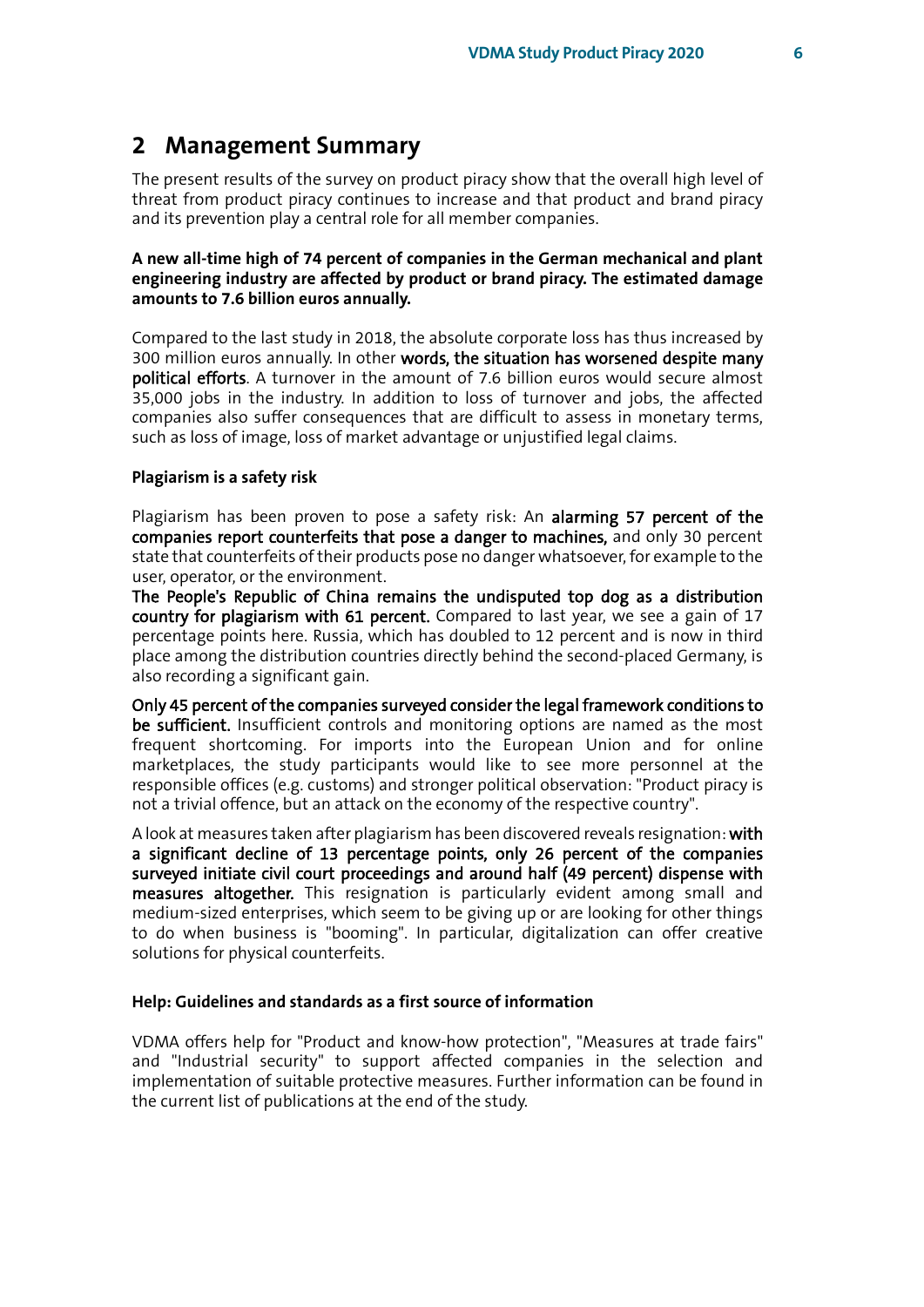**An overview of the most important results of the VDMA Product Piracy 2020 study:**

- 74 percent of companies in the mechanical and plant engineering sector are affected by product piracy (2018: 71 percent). For companies with more than 500 employees, the rate is even around 90 percent. The threat of product and brand piracy is thus reaching a new all-time high.
- Compared to the last studies, the perceived threat shows a clear trend reversal: After a steady decline, with an increase of around 40 percent, 52 percent of those surveyed are now in favor of an increase in the threat level.
- The estimated loss in the 2019 sales year was 7.6 billion euros, an increase of 300 million euros compared to the 2018 study. The average loss for affected companies was 4.9 percent of annual sales.
- The sales loss of 7.6 billion euros corresponds to around 35,000 jobs (2018: 33,000).
- The People's Republic of China undisputedly leads the list of countries distributing counterfeit products with 61 percent. In second place by a wide margin is Germany ([1](#page-6-0)9 percent), followed by Russia (12 percent)<sup>1</sup>.
- For 72 percent of the companies, the **competitor** is considered the cause of the plagiarism. However, an alarming 42 percent of those surveyed also say that at least one of their business partners (customers, suppliers, joint venture partners, spare parts sellers) is a plagiarist.
- Among the infringements of industrial property rights, plagiarism in an unfair manner is again in first place with a clear 58 percent. Second place is shared by the infringement of brands and patent rights with 39 percent each. The infringement of trademark rights, design and utility models thus falls significantly behind the last study.
- Plagiarism demonstrably poses a safety risk: 36 percent of companies report counterfeits that pose a danger to operators or users. An alarming 57 percent of those surveyed see a danger for the safe operation of the system in the case of the counterfeits they discovered.
- In 64 percent of cases, individual components remain the most frequent plagiarism. Close behind are design plagiarisms in second place with 60 percent. In around 40 percent of cases, entire machines, spare parts or so-called "soft" plagiarism (catalogs, brochures, product photos) are the counterfeit target.
- In case of plagiarism, the extrajudicial enforcement of rights is the means of choice, ahead of starting proceedings under civil law. However, about half of all companies affected do not take any action. This is particularly true of small and medium-sized enterprises, where two out of three companies do not take any action.

<span id="page-6-0"></span><sup>&</sup>lt;sup>1</sup> Note: In 2020, the country of manufacture was not surveyed (since the first survey in 2003, the People's Republic of China was in first place).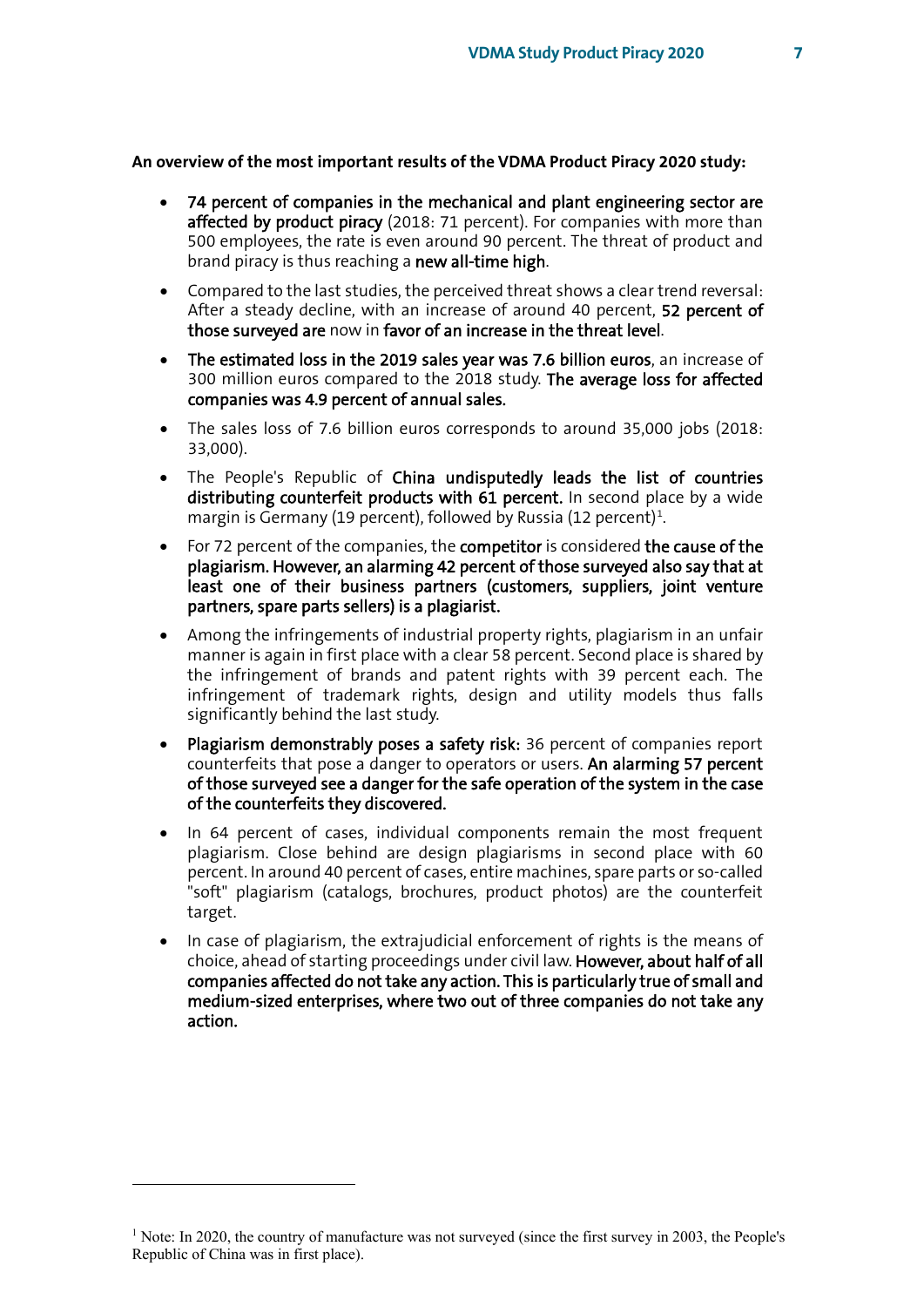#### **The VDMA acts**

Product piracy is an enormous threat to the innovative strength and competitiveness of our industry. The dangers of piracy and the loss of know-how in mechanical and plant engineering are very diverse. Digital transformation is creating new challenges for the protection of data and information, both in product development and in the operation of machines, plants, and services.

In order to deal with product piracy in a sustainable manner, we advise companies to adopt a comprehensive defense strategy with adjustments to the company situation and piracy risks. Various coordinated measures should be combined to form an individual protection concept according to ISO 22384. In principle, legal protection measures should be taken in the form of applications for intellectual property rights in the respective markets. Without an application for intellectual property rights, legal enforcement is almost impossible. Organizational and technical measures that involve employees as well as dealers or customers must also be considered.

The VDMA actively supports its members in the fight against product piracy in various areas:

- The legal department provides advice and information on legal issues.
- The VDMA Working Group "Intellectual Property Rights " networks affected member companies to take organizational and legal measures.
- Through our offices in Berlin and Brussels, we continue to increase pressure on the German government and the European Union to take more decisive action against product piracy.
- The VDMA guideline "Product and know-how protection" offers help for self-help.
- The VDMA working groups "Industrial Security" and "Information Security" network member companies to gain knowledge and exchange experience in the field of cyber-attacks and protective measures.
- The "Traceability" working group networks member companies with the aim of establishing product tracing and verification in mechanical and plant engineering.
- The VDMA leads the project work of ISO 22384 "Guidelines to establish and monitor a protection plan and its implementation".
- The VDMA provides the deputy chairman in the German mirror committee of ISO/TC 292 "Security and resilience", the NIA-02-01 "Measures for authenticity and integrity of products".
- Annual user days on the subject of "Industrial Security" at the VDMA and an exhibition area "Industrial Security" at the Hanover Trade Fair offer up-to-date information and tried-and-tested solutions.

## **www.vdma.org**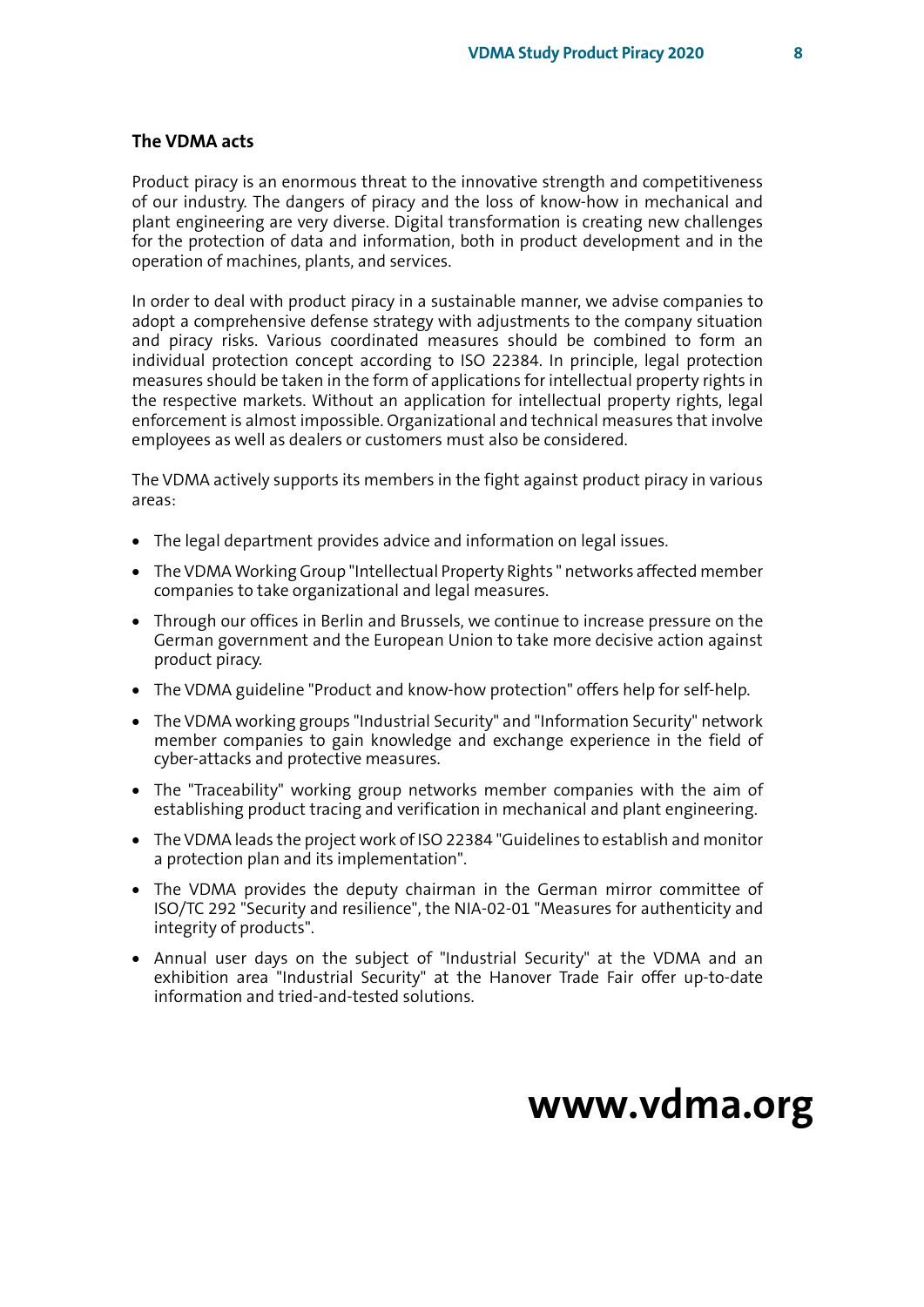## <span id="page-8-0"></span>**3 Threat and dismay**

Product piracy is and remains an enormous threat to the innovative strength and competitiveness of our industry, which is reflected in a new all-time high this year: 74 percent of the companies surveyed are affected by product piracy.

Here, comprehensive countermeasures by companies and authorities are countered by global data exchange, changes due to Industry 4.0 and the increasing motivation of plagiarists in a market segment that is declining sharply due to the corona virus.



Proportion of companies affected by product and brand piracy NETA NETA N=146





Proportion of affected companies compared to previous years Network N=146 (2020)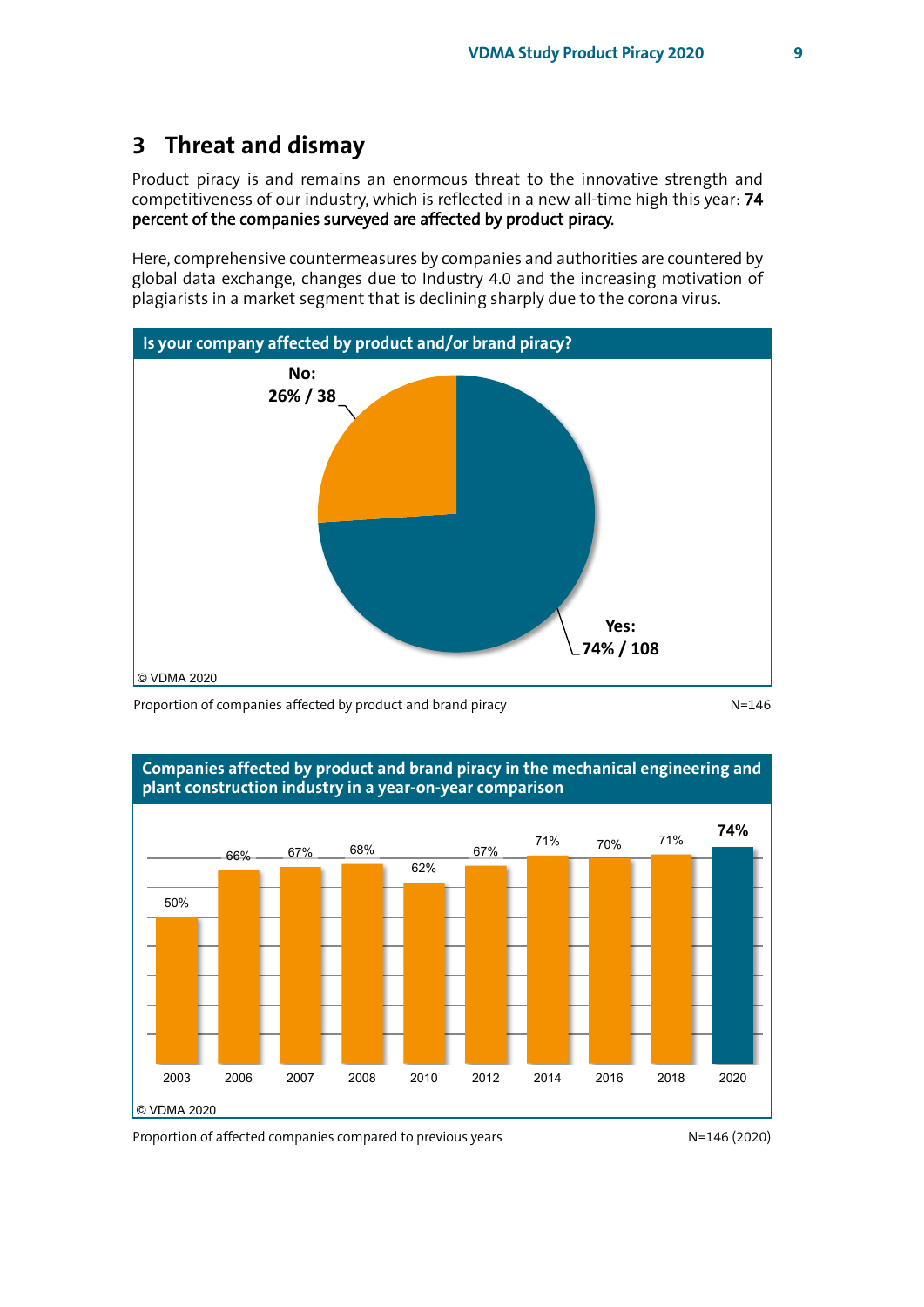In comparison to the results of the past 17 years, it has been shown that despite all the efforts and activities undertaken by the companies, the VDMA or the Federal Government, it is not possible to reduce the quota of companies affected by product and/or brand piracy.

However, this does not in any way mean that these activities are ineffective, as a significant increase in the number of companies affected has been prevented over the last few years. On the contrary, the high proportion of affected companies underlines all the more clearly that such efforts and activities as a whole, and especially from the political side, must be further expanded in the future.

In addition, new ways must be found to reduce the impact of piracy. Promising approaches are provided by the opportunities offered by digitization, for example in the field of know-how protection or licensing.

Further interesting insights are provided by a breakdown of the companies affected by product and/or brand piracy by number of employees or annual turnover.

This shows that with increasing company size, the incentive for plagiarists to share in this success also increases: For companies with more than 1,000 employees, or with an annual turnover of more than 150 million euros, the rate of affected companies rises from an average of 74 percent to a value of about 90 percent.

Although small and medium-sized enterprises are not affected to the same extent, the rate of 64 percent for companies with less than 250 employees and 67 percent for companies with up to 500 employees is alarmingly high. This means that even in the case of small and medium-sized companies, around two out of three companies are victims of product and/or brand piracy. Compared to the last study, more and more small companies are thus affected: In the 2018 study, 60 percent of companies with fewer than 250 employees were affected, whereas in the 2016 study only 55 percent were affected.



Share of companies affected by product and brand piracy by number of employees  $N=146$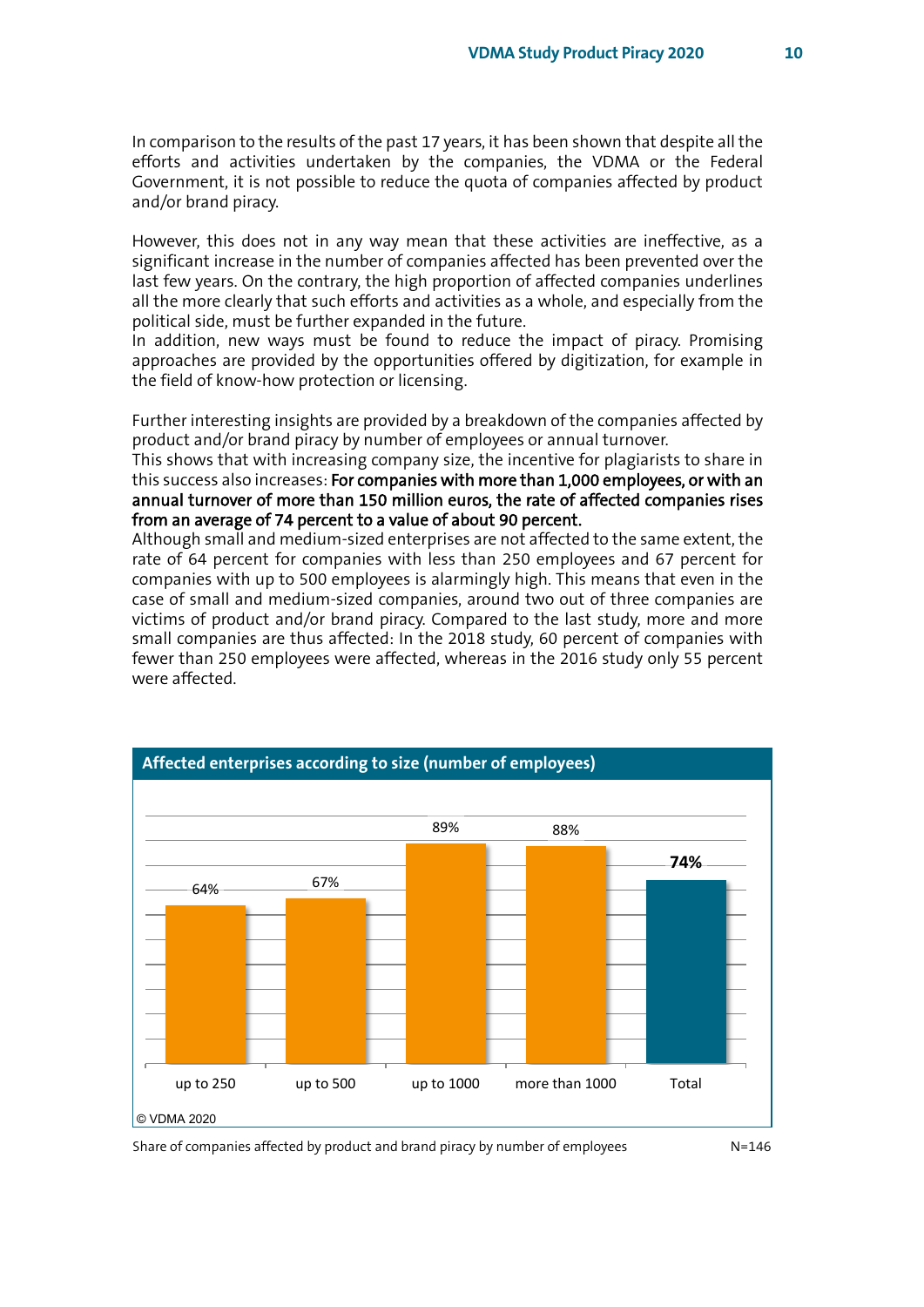

Share of companies affected by product and brand piracy according to annual turnover N=146

Another question in the study dealt with the subjective assessments of the study participants on the perceived threat within the last two years.

Since this question was included in the study in 2008, the number of companies that perceived an increase in the threat has fallen steadily over the years, most recently to 39 percent. This time a clear trend reversal is evident: With an increase of around 40 percent, 52 percent of those surveyed are now in favor of an increase in the perceived threat level.



Threat assessment N=146 (2020)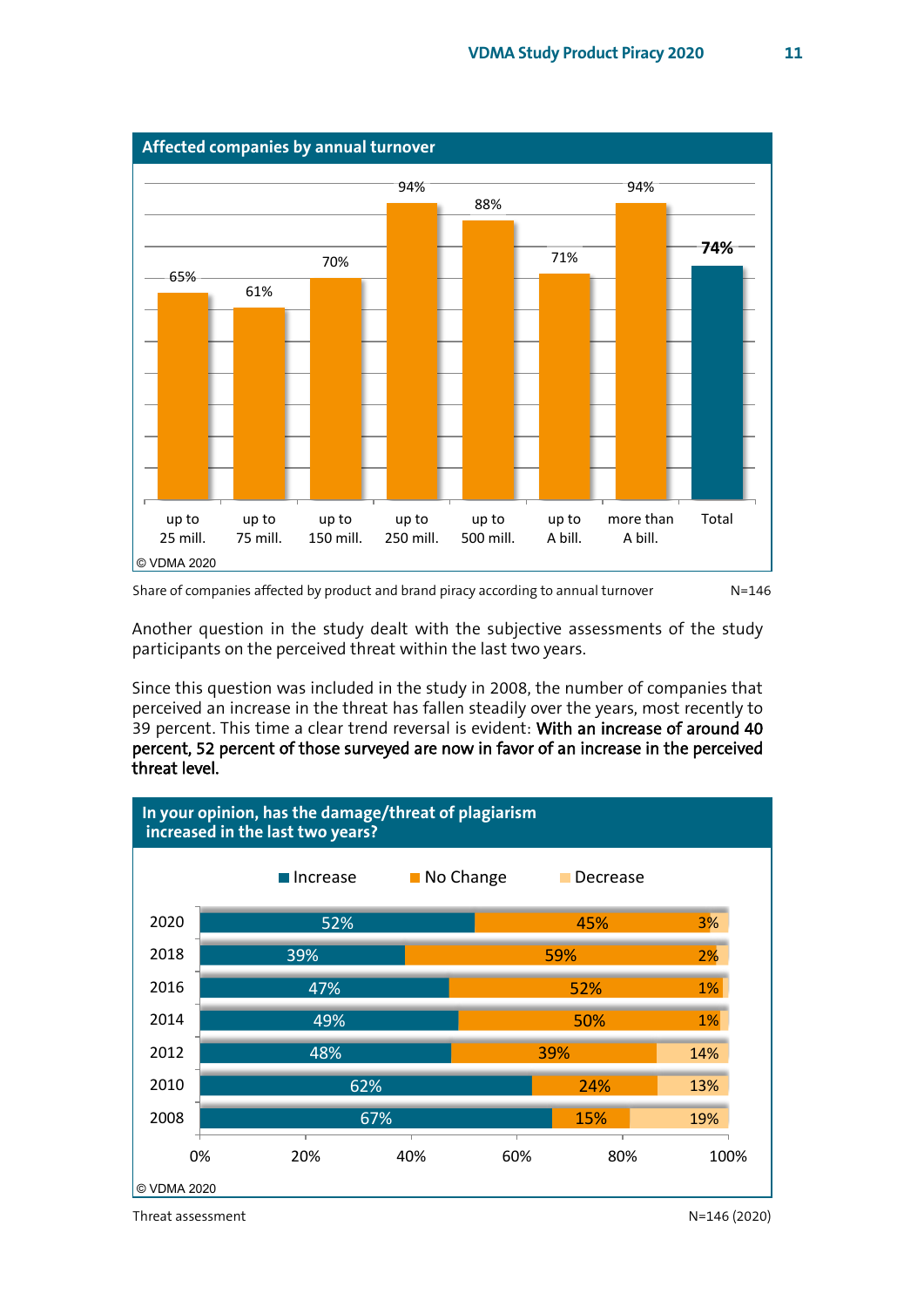## <span id="page-11-0"></span>**4 infringement of property rights**

When asked about the type of infringement of intellectual property rights, a comparison with the trend of brand piracy in the last study shows that this time there has again been a shift towards "classic" unfair copying: with a significant increase, 58 percent of the companies concerned have become victims of this.

Although the infringement of trademark rights, patents, design and utility models has decreased in some cases significantly compared to the last study, it still remains at a very high level: four out of ten affected companies complain about the infringement of trademark and patent rights.



Types of infringement of intellectual property rights N=89 (2020, multiple answers possible)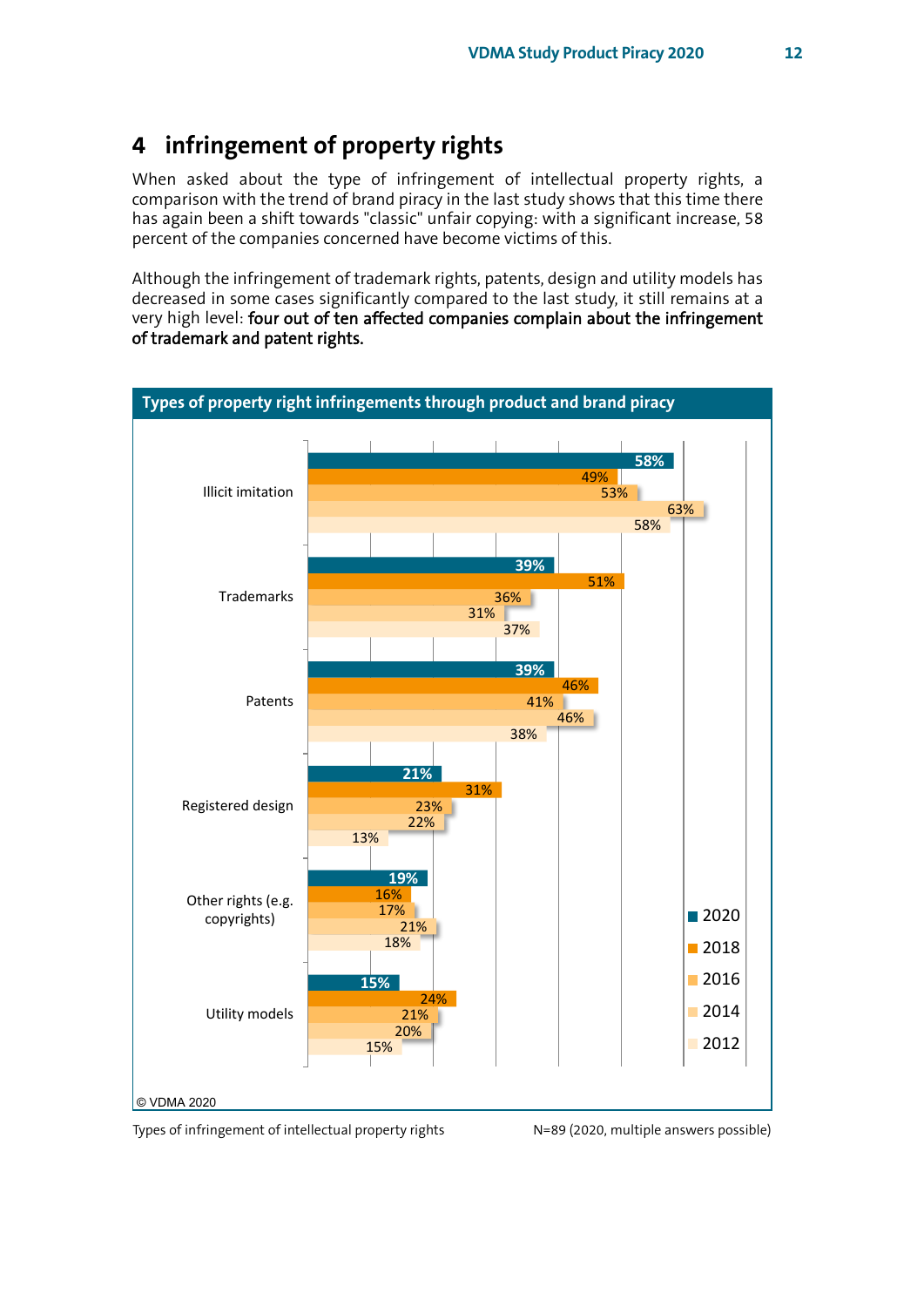## <span id="page-12-0"></span>**5 Common types of counterfeits**

The fact that there can be many different forms of imitation and counterfeiting behind plagiarism is demonstrated again this year in the answers to the question of the type of plagiarism.

The most frequent plagiarism target, at 64 percent, remains the reproduction of individual product components, closely followed by imitations of the external appearance, for example of design, colors or patterns (61 percent).

In more than one in three cases, spare parts, entire catalogues, brochures or product photos and even entire machines were plagiarized.

Plagiarism of packaging, operating instructions and technical documentation has increased significantly.



Types of plagiarism  $N=104$  (2020, multiple answers possible)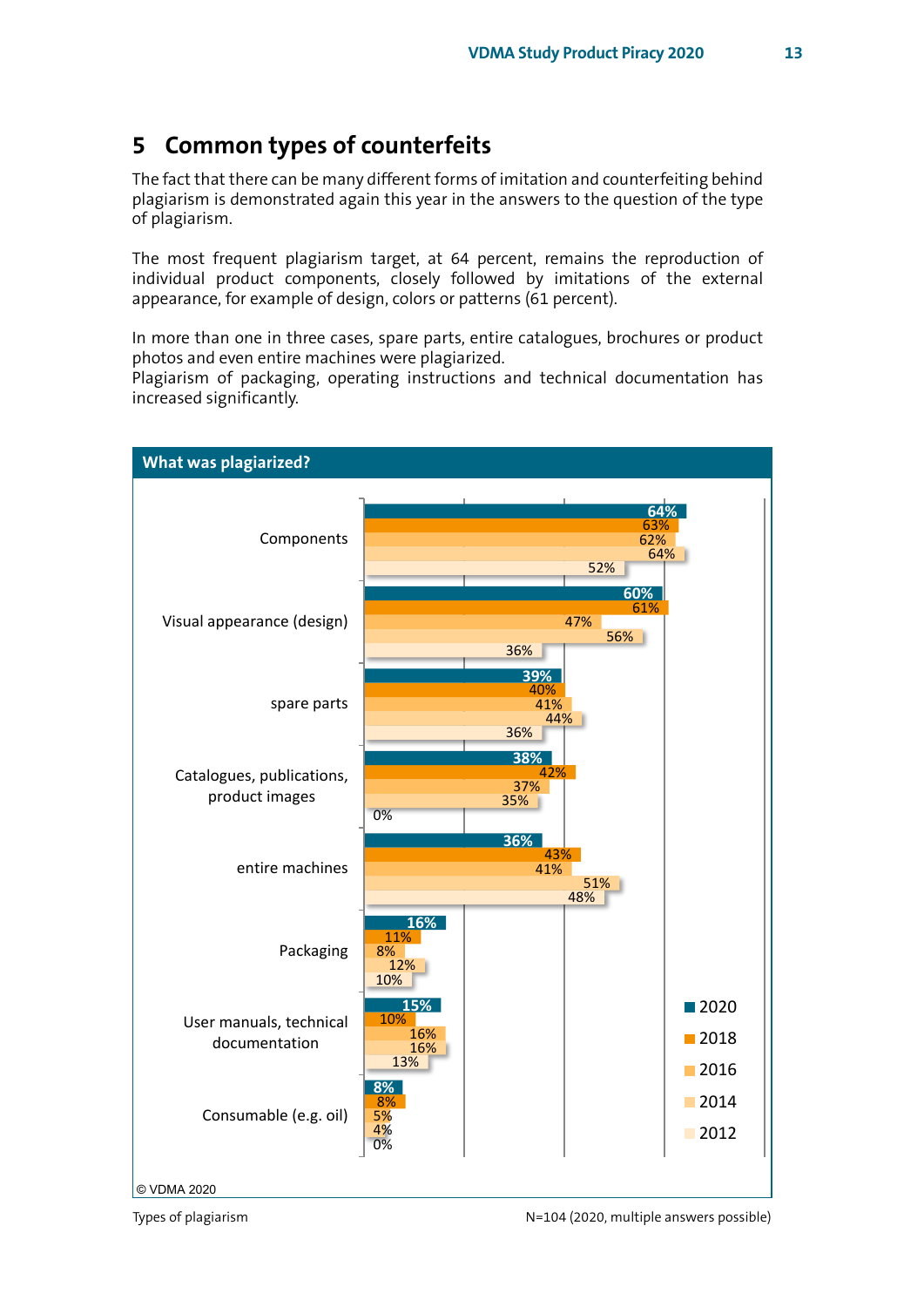## <span id="page-13-0"></span>**6 Counterfeiters and their clients**

One question in the study was aimed at finding out by whom the counterfeits are produced and circulated or who commissions this.

Unsurprisingly, direct competitors are the most common group of plagiarists in about three out of four cases, with a clear lead in first place. Underground factories, such as backyard workshops, follow with a slight increase to 28 percent.

While one out of six suppliers continues to appear as a plagiarist, there has unfortunately been a sharp increase in plagiarizing customers (by 5 percentage points) and professional large-scale plagiarists (by 8 percentage points) to 21 percent.

Licensees, state-owned enterprises, organized crime, and joint venture partners can each be identified as plagiarists in less than one in twenty cases.

Other plagiarists identified were, for example, spare parts dealers who appear to commission cheap copies in addition to the high-quality original.

If customers, suppliers, joint venture partners and (spare parts) dealers are summarized under the heading of business partners, a staggering 42 percent of those surveyed say that there is a plagiarist among at least one of them. This shows that despite the existing relationship of trust, measures to protect company and business secrets are necessary and that investments in protective measures pay off.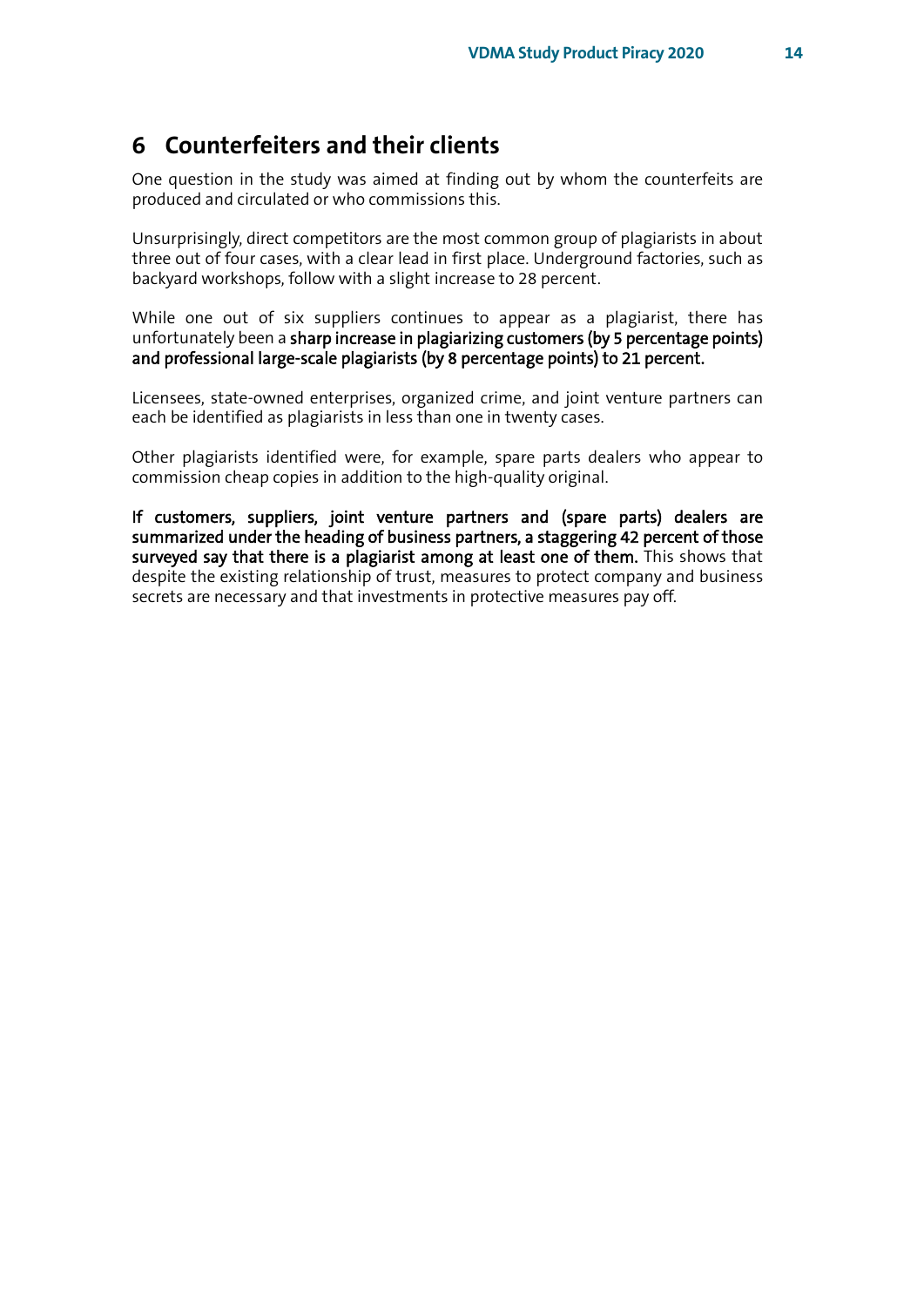

Plagiarists and, if applicable, their clients Net M=100 (2020, multiple answers possible)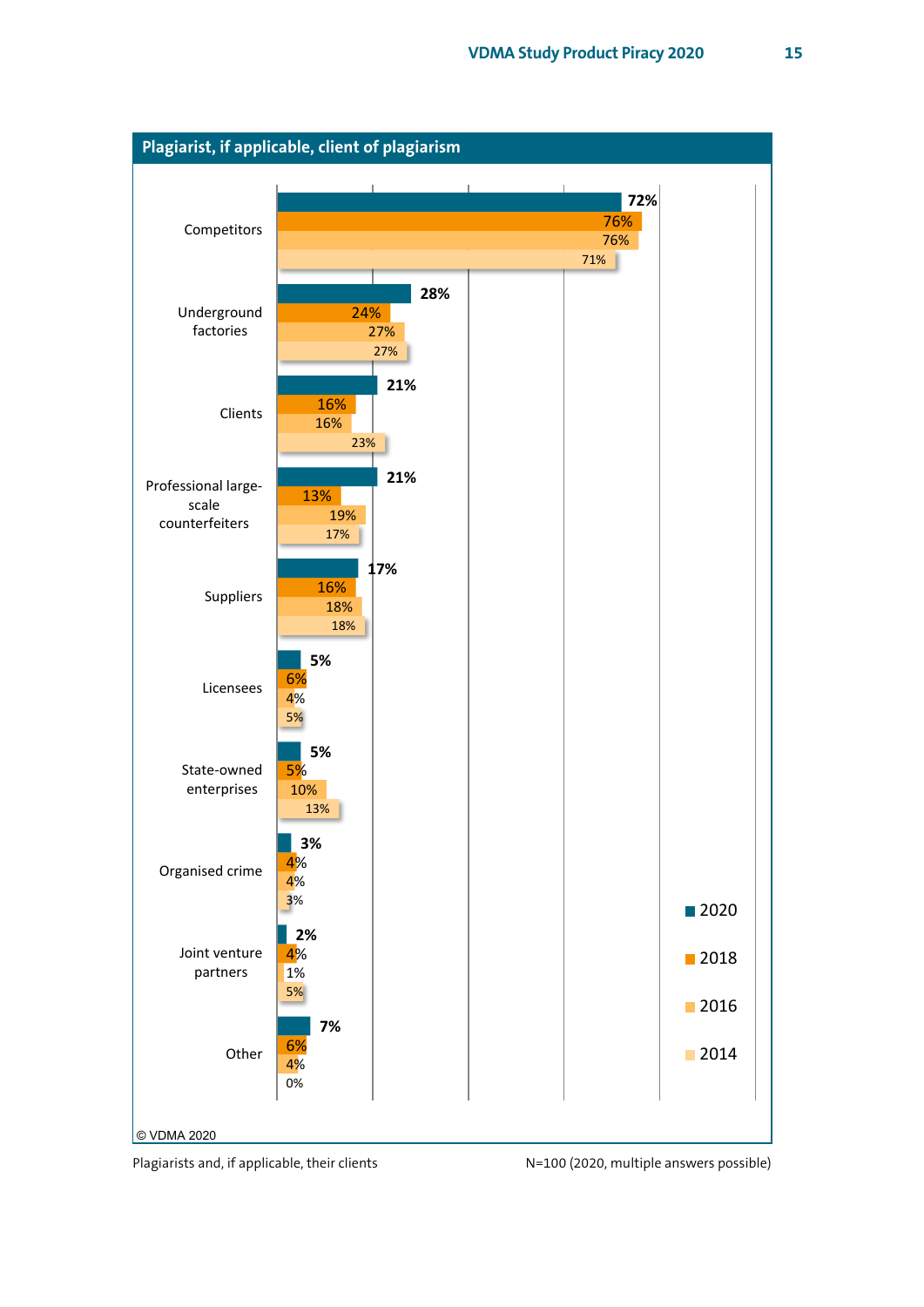## <span id="page-15-0"></span>**7 Distribution of counterfeits**

In contrast to the previous studies, this time only the country of distribution of counterfeit products was asked, and not additionally the country of production, for which the People's Republic of China took first place since the first survey in 2003.

When it comes to the question of the spread of plagiarism, the People's Republic of China once again asserts itself as the largest single marketplace, with a huge gain of 17 percentage points to 61 percent.

Germany already follows in second place with 19 percent as the second largest single market with a slight gain.

The third place is surprising: With a doubling, Russia moves up to 12 percent and thus forms the third largest single market.

32 percent of the companies observe the worldwide distribution of plagiarism of their products, especially via the Internet, which is comparable to the results of the last survey.



Distribution countries, TOP 10 entries New York N=85 (multiple answers possible)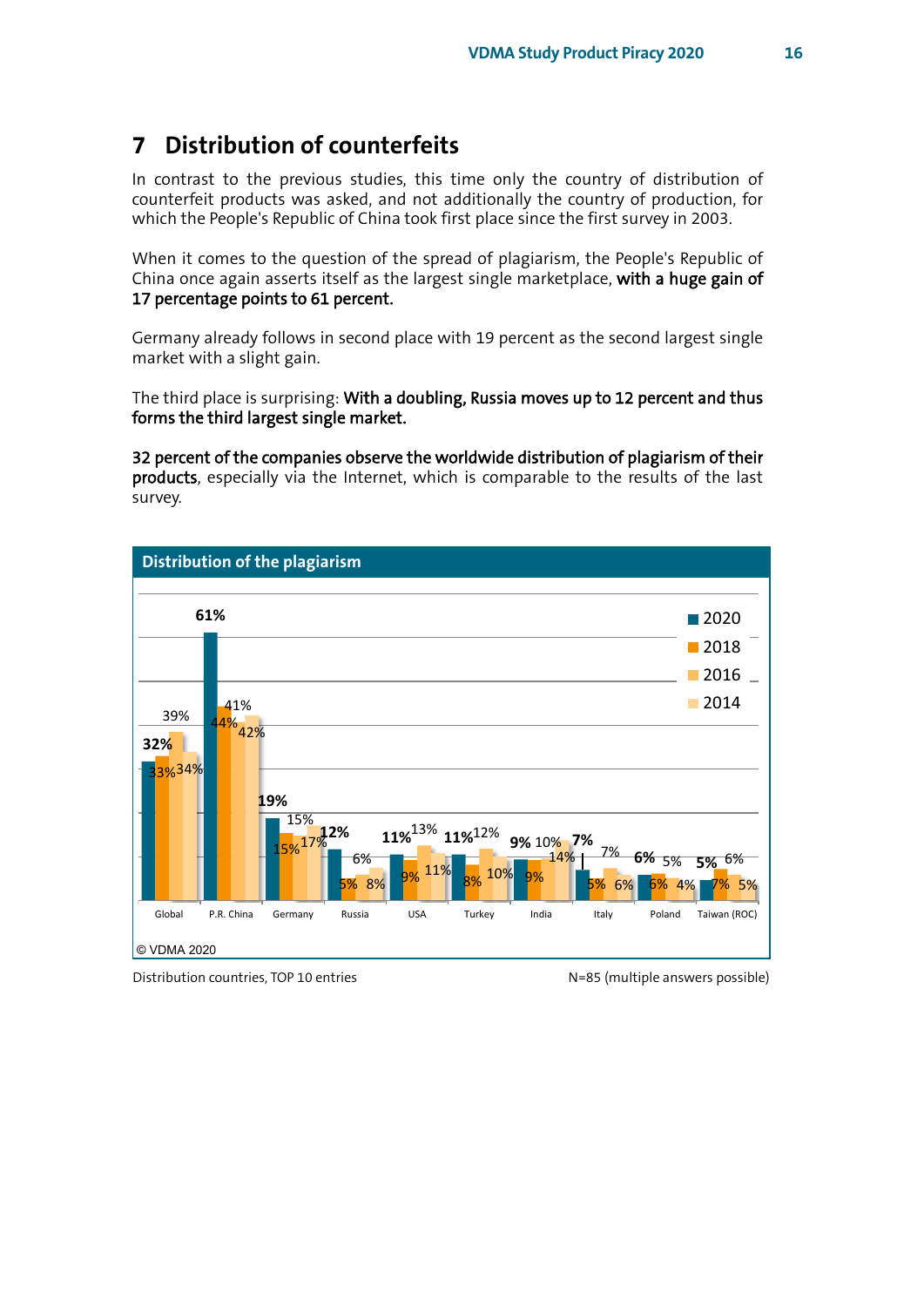## <span id="page-16-0"></span>**8 Dangers due to counterfeits**

Since the study was conducted in 2016, we have been asking about potential dangers that the counterfeit products discovered entail, for example for humans due to missing or non-functional safety equipment or for the plant due to spare parts of inferior quality.

After a slight decline last year, the risks were rated higher in all categories this time. In more than half of the cases, the use of a plagiarism creates a danger for the system, for example through higher wear and tear when installing spare parts of inferior quality. In more than one in three cases, there is also a direct danger to persons, for example the machine operator.

Hazards to the environment, for example by environmentally harmful materials, can still be observed in one in five cases.

Only in less than one out of three cases does plagiarism does not pose any particular danger.

A further danger repeatedly cited was the damage to reputation resulting from reduced reliability and quality losses of the manufactured products.



Risk potential of discovered plagiarism N=77 (2020, multiple answers possible)

Therefore, in the interests of safe and reliable operation of machines and systems alone, care should always be taken to prevent plagiarism from creeping in. This is particularly important regarding the occupational health and safety of your own employees, but also for financial reasons, as system failures or customer complaints can cause consequential costs and damage to your image.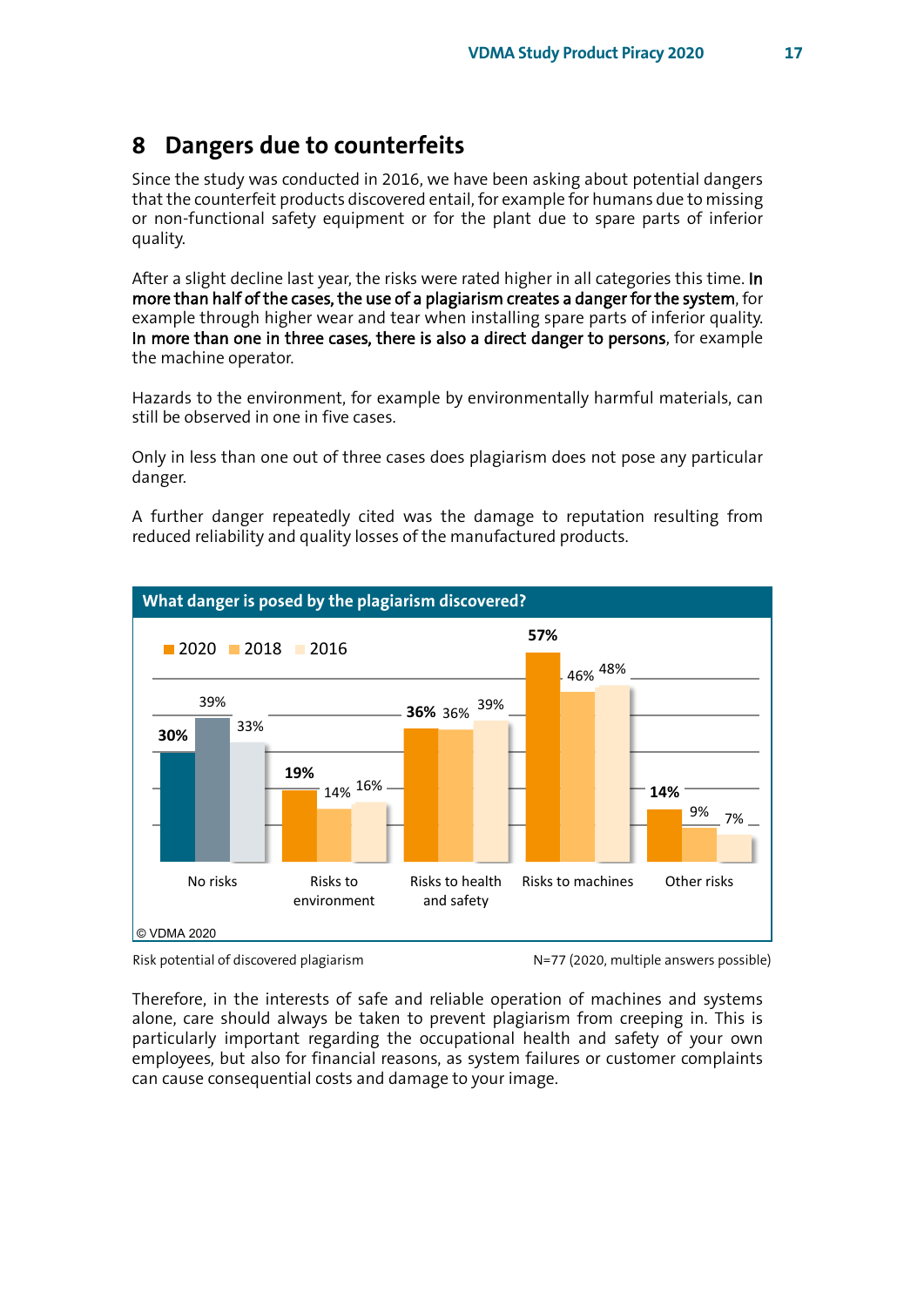## <span id="page-17-0"></span>**9 Measures after detection of counterfeits**

Once the plagiarism of a product has been detected, there are various measures that can be taken. In about half of all cases, however, the discovery of plagiarism has no consequences. Compared to the last study, this is an increase of 13 percentage points.

The breakdown by company size again clearly shows who has to put up with plagiarism without taking any action of their own: Around two out of three small and mediumsized companies do not take any action against plagiarism that is discovered.

In addition to the fact that plagiarists or distribution channels cannot always be identified beyond doubt, a rigorous prosecution of plagiarism can also be uneconomical or not feasible with reasonable effort for the companies concerned. In general, the larger the company, the more likely and extensive are the measures taken.

This trend is also particularly evident in civil court proceedings. While around one in two large companies initiated proceedings following the discovery of plagiarism, this is only the case for one in ten small and medium-sized companies. The reasons for this lie in the length and cost of such proceedings, which is why the VDMA recommends that out-of-court proceedings be considered first.

In the view of the VDMA, an out-of-court procedure, for example a letter from a lawyer, personal discussions or educational measures at the customer's premises, should be the first step in measures initiated. Experience has shown that the first improvement can be achieved, as many plagiarists act unrecognized and do not want to be named publicly. About 30 percent of the affected SMEs make use of this, and about one in two of the large companies.

Compared to the last study, border seizures are initiated by only about half as many companies (12 percent). Criminal charges and compulsory licenses are now only initiated by eight and six percent respectively.

The continuing increase in the number of other measures shows that alternatives are often used or that spontaneous action is needed. For example, several participants stated that they specifically searched for plagiarisms at trade fairs and had them removed or confiscated together with the organizer and lawyers. Others pointed to hidden hurdles or changes in design, which make it more difficult to reproduce.

We are also pleased that VDMA members frequently make use of the free advice provided by the VDMA specialist departments both in dealing with the counterfeiter and in preventive measures for product protection.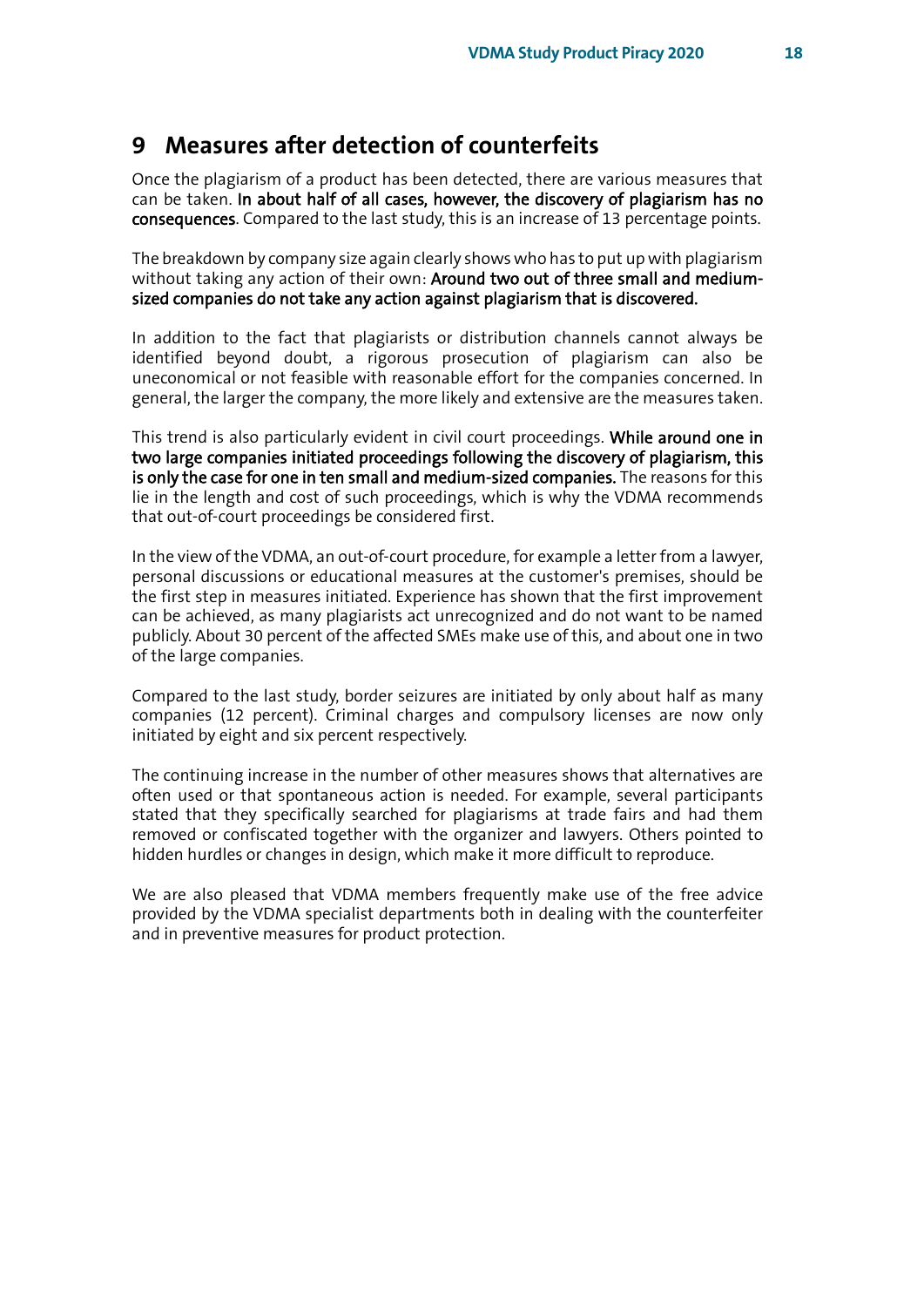

Measures after detection of plagiarism Netall Measures are N=101 (2020, multiple answers possible)



© VDMA 2020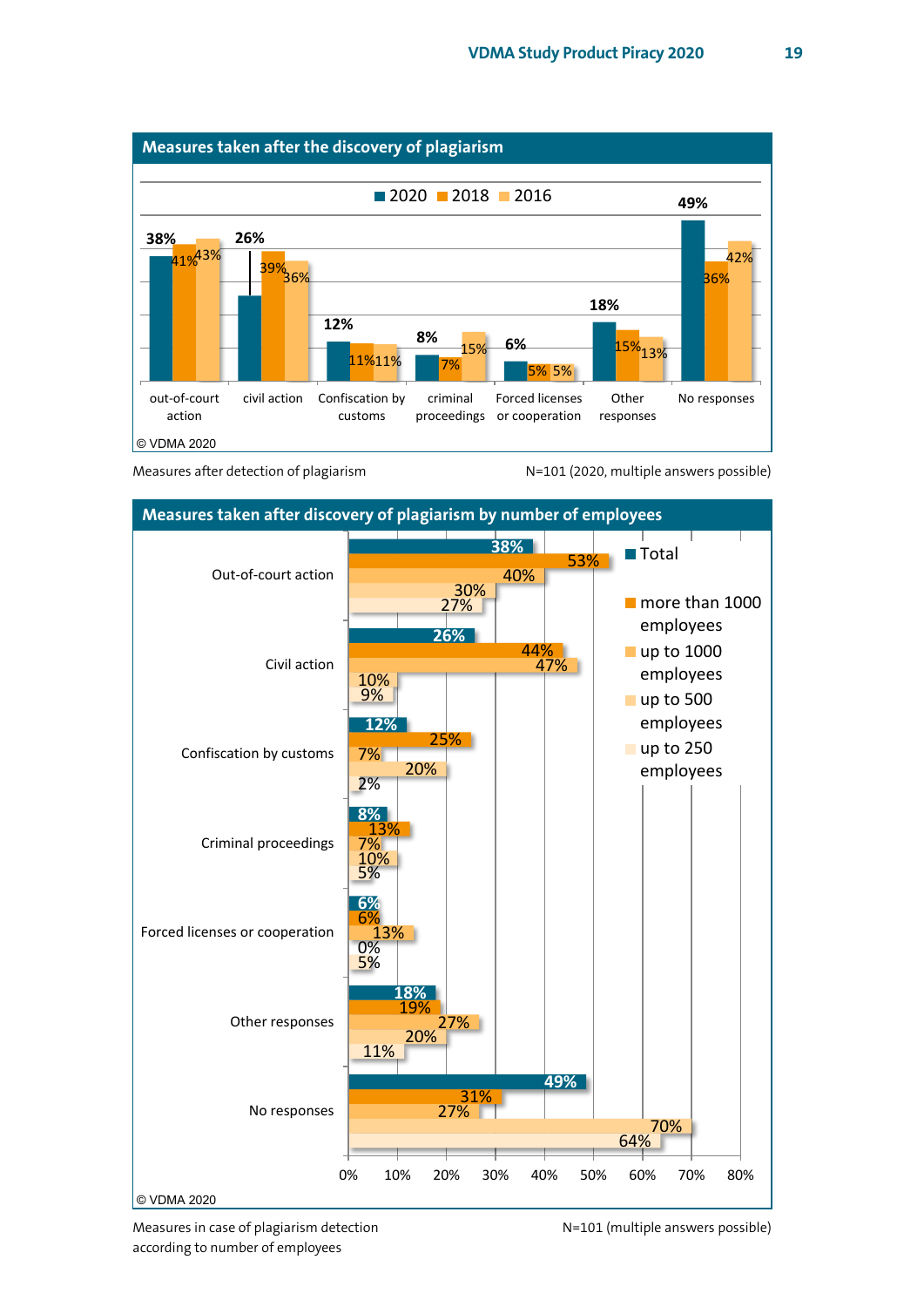## <span id="page-19-0"></span>**10 Company damage**

In this chapter, we address the question of the estimated business damage caused by product and brand piracy. The self-assessment of the company damage is based not only on the pure loss of sales, but also on possible subsequent damage to the company's image, incorrect claims under warranty, product liability or similar and was given as a percentage by the study participants.

Together with the value for the annual turnover of the German mechanical and plant engineering industry<sup>[2](#page-19-1)</sup> from the previous year, an absolute figure for the company damage caused by product and brand piracy can be calculated. The regular survey and evaluation of the VDMA provides a good estimate of how the damage caused by product piracy has developed in recent years.

The estimated corporate loss incurred by German mechanical and plant engineering companies in 2019 shows an upward trend again at 3.3 percent after 8 years of downward trend. With a simultaneous increase in annual sales, the loss last year thus amounts to 7.6 billion euros. A turnover share of this amount corresponds to around 35,000 jobs in mechanical and plant engineering.



Business loss in EUR and loss of sales in percent N=117 (2020) by product piracy in Germany

<span id="page-19-1"></span><sup>2</sup> Source: Federal Statistical Office/VDMA, companies with more than 50 employees.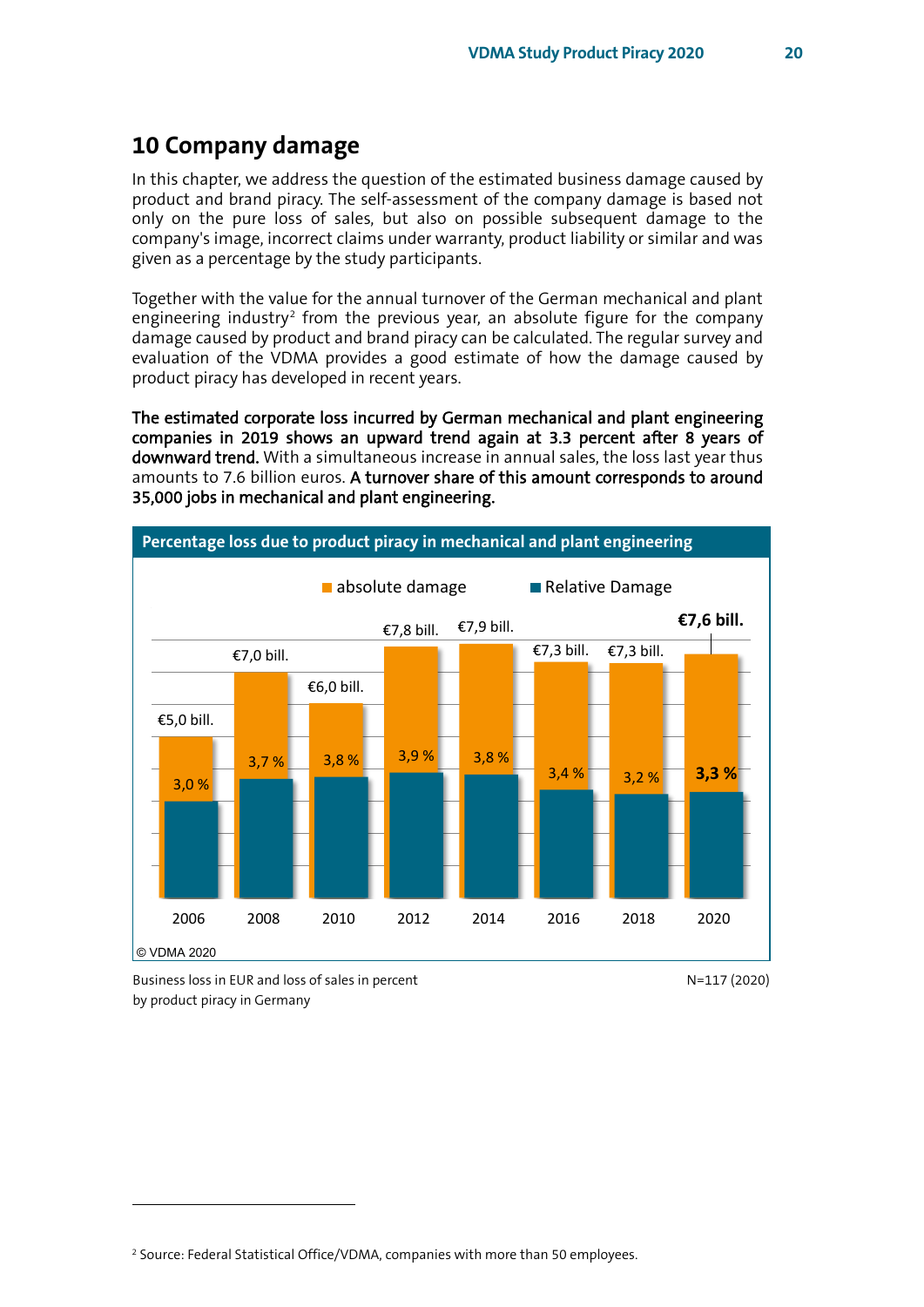

by product piracy in Germany

The 3.2 percent loss in sales reflects the overall average of the study participants. This means that not only affected companies are included, but also companies that have not suffered any damage in the past two years.

If only those companies are included in the calculation who have actually reported sales losses due to product piracy, the average sales loss is naturally higher and reaches an average value of 4.9 percent.

Broken down by company size, a significant additional burden is evident for companies with 500 to 1,000 employees. This can be attributed to two participants, who put the loss in turnover they suffered at more than 20 percent.



Loss of sales due to product piracy in Germany by company size in percent  $N=78$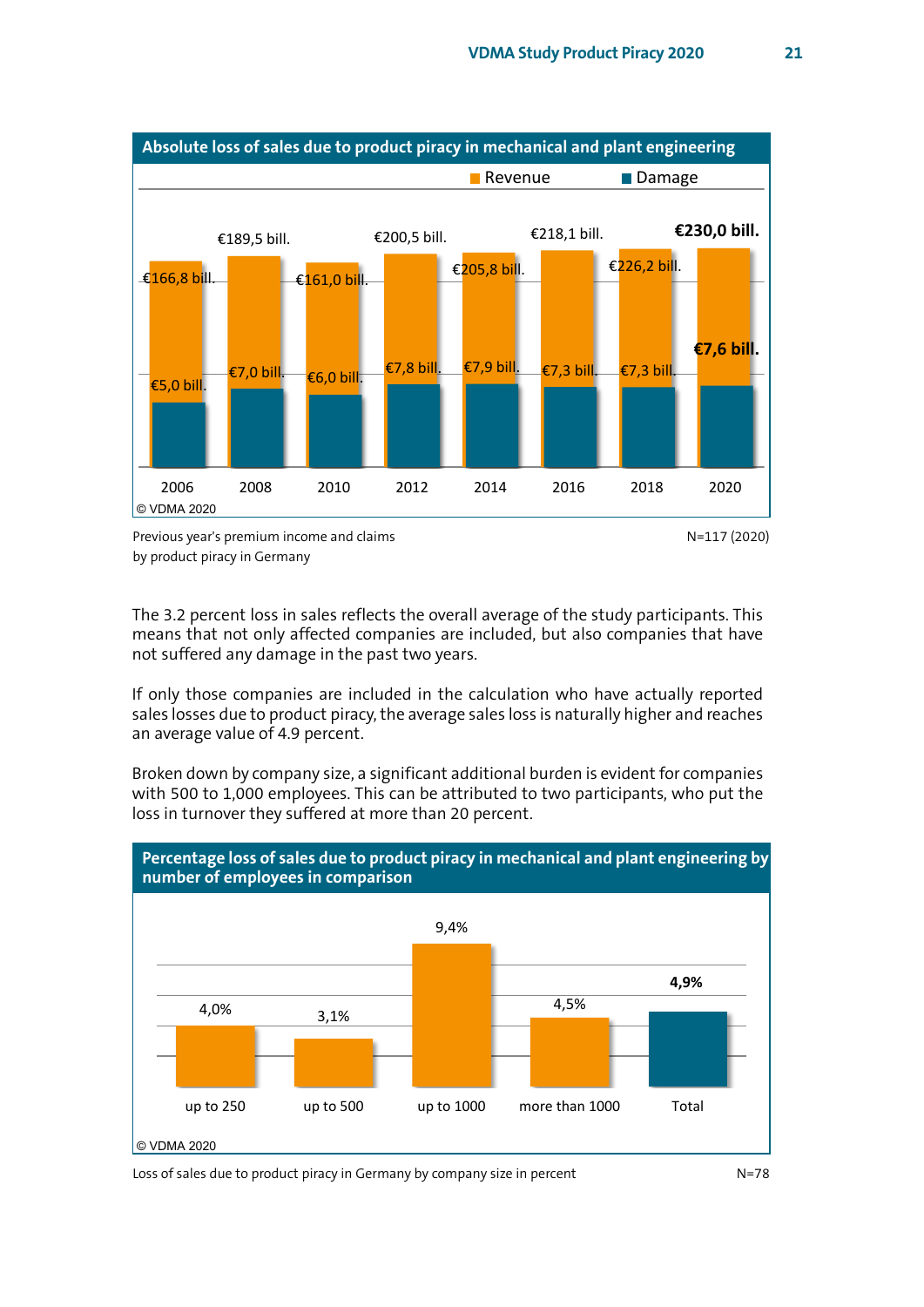If one focuses on company turnover as a distinguishing feature instead of the number of employees, a similar picture emerges: companies in the midfield suffer higher percentage losses due to product piracy.



Loss of sales due to product piracy in Germany by company turnover in percent N=78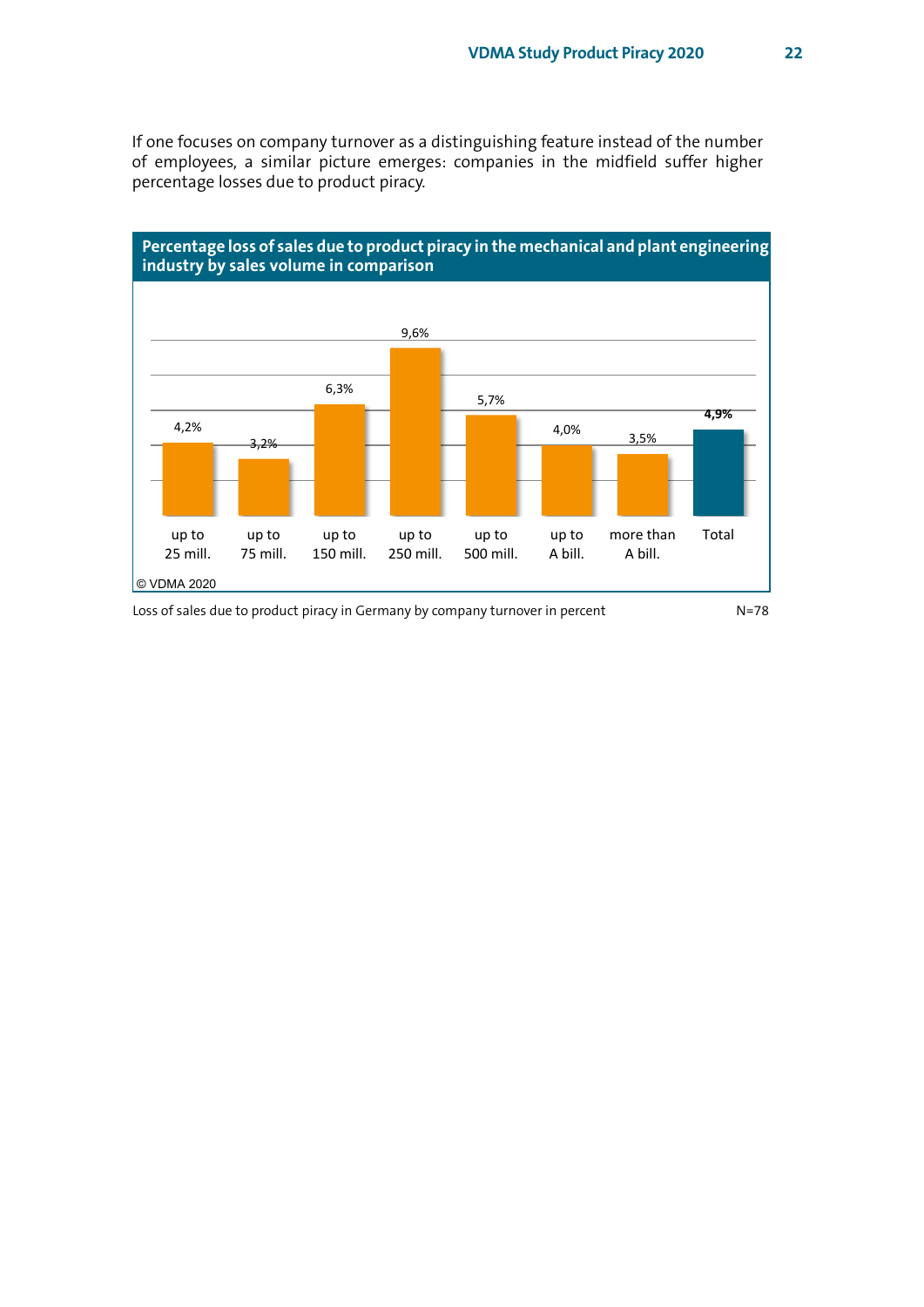## <span id="page-22-0"></span>**11 Politics and trade fairs**

Since the study was conducted in 2016, we have been asking the study participants to provide a general assessment of the legal framework for protection against product and brand piracy.

Although this year there is no clear statement in this regard - around half of the companies surveyed consider the legal framework for protection against product piracy to be inadequate - the trend since the last study is clear: almost one in ten companies has switched from "sufficient" to "insufficient" in the last two years.

From the comments made it is clear that the legal framework in Germany and Europe is considered sufficient, but that more uniformity is already desired in Europe. With regard to the non-European area and here in particular to China, missing and inadequate international agreements are discussed, which, if they exist, are only partially applicable or difficult to enforce.

Enforcement seems to have some pitfalls in the European area as well: some participants point to inadequate controls, for example on imports into the European Union or already in online trade, and would like to see more staff in the responsible positions and greater influence by politicians: "Product piracy is not a trivial offence, but an attack on the economy of the respective country".



Evaluation of the framework conditions for product piracy Network N=146 (2020)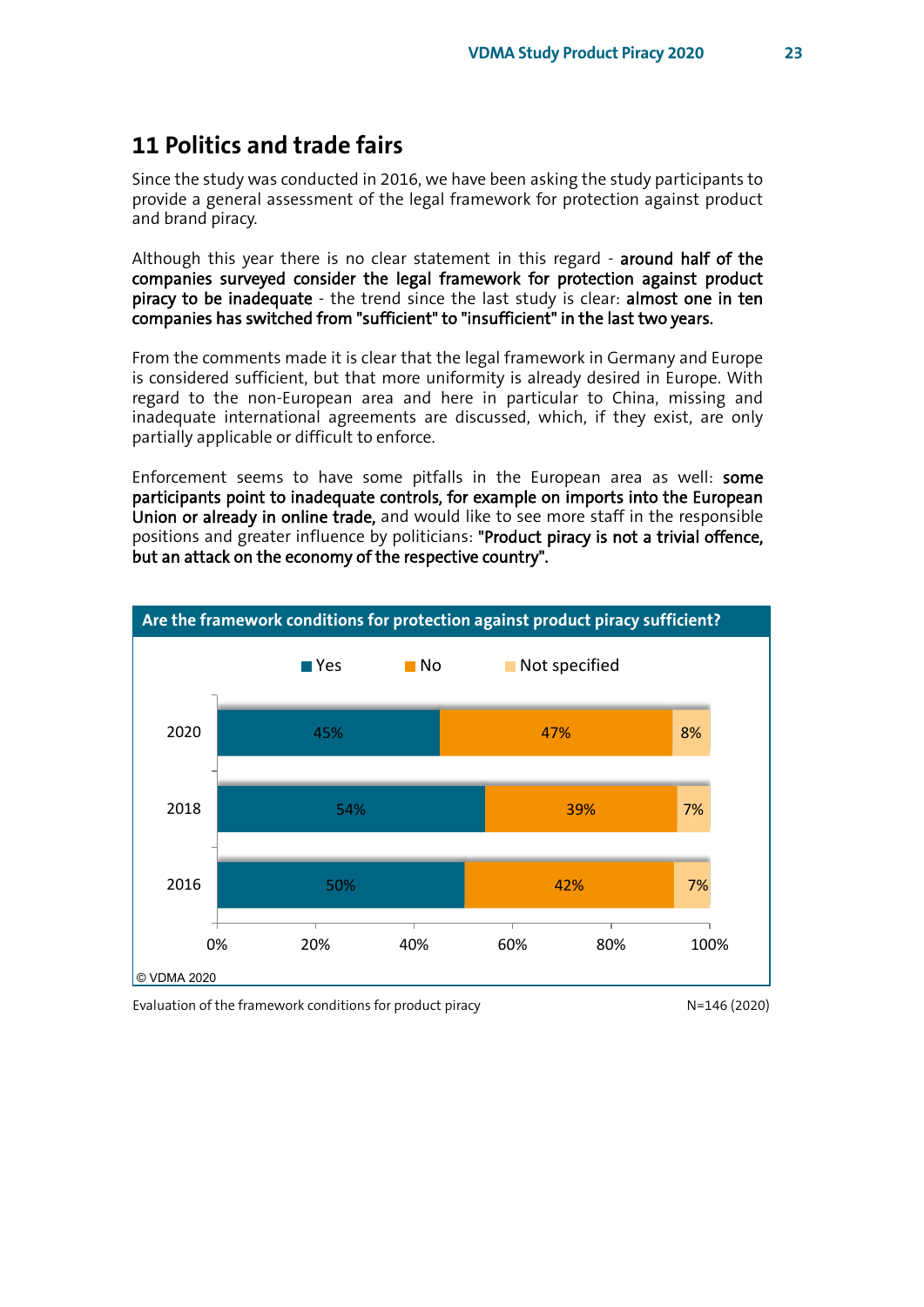<span id="page-23-0"></span>The VDMA has been responding to product and brand piracy for some time now with a broad-based strategy and various measures.

In 2007, the Community initiative "Choose the Original - Choose Success" was launched. Supported by numerous European associations, the aim of the initiative was to make customers more aware of the importance of choosing original products. By making positive statements in favor of the original, member companies were able to advertise their products.

At the initiative of the VDMA, ten research projects on technical measures were carried out between 2008 and 2011, funded by the BMBF with a research volume of almost 30 million euros. In the joint project "Innovations against product piracy", piracy-proof design of products and processes, labelling technologies, risk assessment and implementation of measures were researched. The results of the projects were published in three comprehensive volumes by VDMA (see publication list).

To ensure that product protection innovations are further developed to meet the specific needs of mechanical engineering, the VDMA established the Working Group on Product and Know-how Protection (AG Protect-ing) in 2010. After successful work, the working group was merged in 2016 into the "Intellectual Property Rights" working group, which informs interested VDMA member companies about the latest developments in industrial property protection and offers space for the exchange of experience.

From 2020, we will resume work in the field of marking technologies and their digital applications within the framework of a "Traceability" working group in the Software and Digitalization Association. The aim is to publish a guide to tried and tested applications of the technologies (use cases).

## **Legal protection measures**

For most companies, legal protection forms the basis in the fight against product piracy. We inform our member companies in brochures and lectures about legal possibilities for innovation protection and provide sample contracts. In personal meetings we discuss problem cases and help with the registration of protective rights and contractual formulations.

At selected trade fairs, we provide a lawyer emergency service that enables action to be taken against plagiarists at the trade fair. Our cooperation with law firms in the most important foreign markets enables us to provide fast and competent advice on site.

**Contact RA Daniel van Geerenstein,** Phone +49 69 6603-1359 E-mail Daniel.vanGeerenstein@vdma.org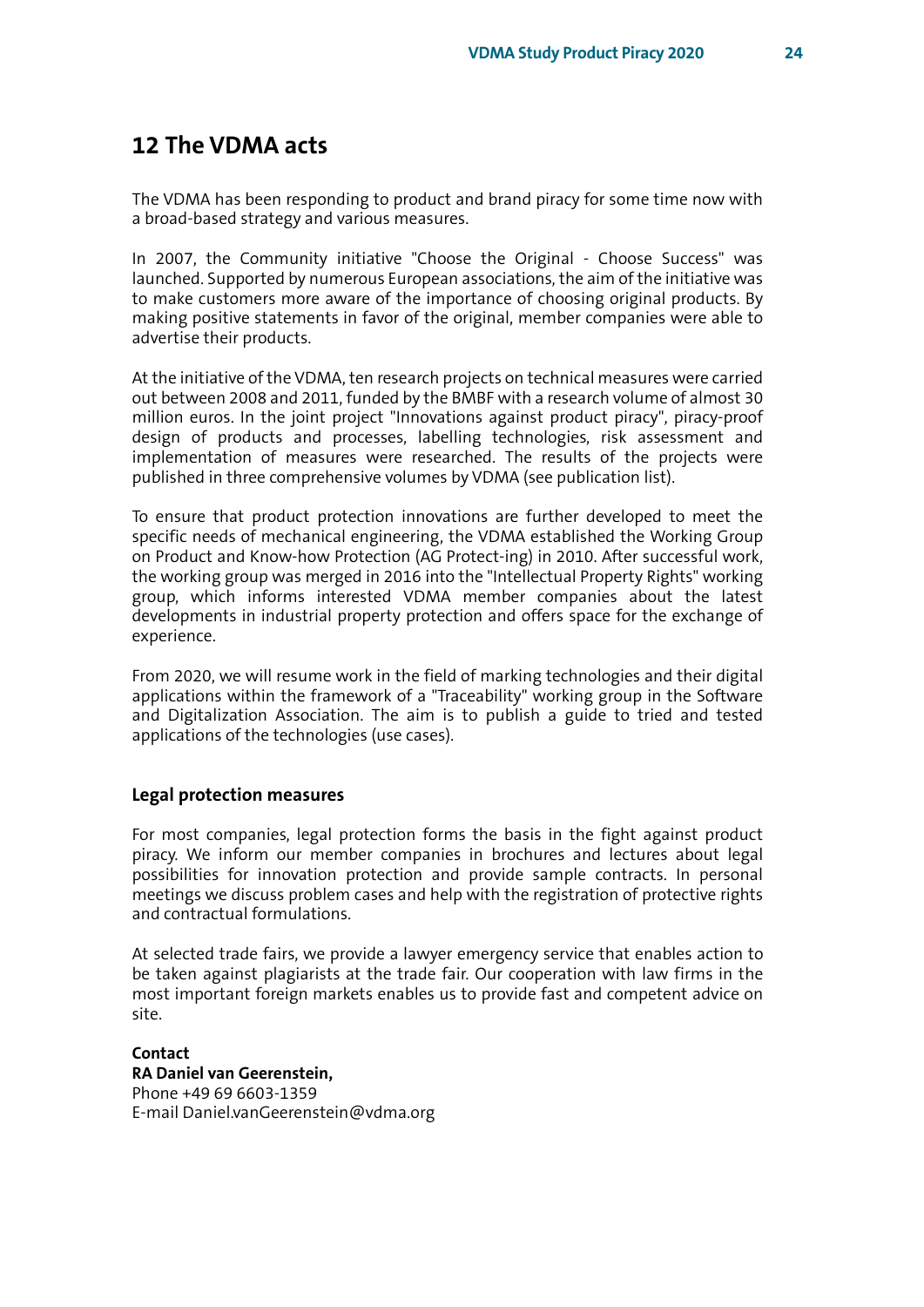## <span id="page-24-0"></span>**13 VDMA publications on product piracy**



## **Guideline Product and know-how protection**

Publication: VDMA 2013 Language: German or English Price: free of charge after registration as PDF

Instructions for the successful use of protective measures including practical examples.

Available on request from Biljana Gabric[: biljana.gabric@vdma.org](mailto:biljana.gabric@vdma.org)



#### **Guide to Product and know-how protection**

Publication: VDMA 2016 Language: German and English Price: free of charge

contributions to product piracy, security and know-how protection. Overview of technologies, protection measures and solutions in the (dissolved) working group including matrix.

Available on request from Biljana Gabric[: biljana.gabric@vdma.org](mailto:biljana.gabric@vdma.org)

| Integratives System zur einheitlichen<br>Kennzeichnung und Identifizierung<br>von Maschinenbauprodukten |                                                                                                                                                                   |  |  |
|---------------------------------------------------------------------------------------------------------|-------------------------------------------------------------------------------------------------------------------------------------------------------------------|--|--|
|                                                                                                         | Shade<br>6. December 2010                                                                                                                                         |  |  |
| <b><i><u>SAFERFREE</u></i></b><br><b>Call Corporation</b><br>$-\sqrt{2}$                                | Dat. Ing. Markus Petermann<br>Genetiated Aven<br><b>Business Gental</b><br>Wilhelm Hertz, Straße &<br><b>BOBOS München</b><br>Email: markus petermann@avalano.com |  |  |

#### **INS study "Integrative system for uniform marking and identification of mechanical engineering products**

Publication: DIN/NAM/VDMA 2011 Language: German Price: free of charge as PDF

Overview of marking technologies and their suitability for various applications.

Available on request from Biljana Gabric[: biljana.gabric@vdma.org](mailto:biljana.gabric@vdma.org)



#### **Piracy-proof design of products and processes** ISBN 978-3-8163-0601-6

Volume 1 of the series "Innovations against product piracy" with results from the projects:

- PiratPro
- Protactive
- ProProtect

https://www.vdmashop.de/Informatik-und-Technik/Piraterierobuste-Gestaltung-von-Produkten-und-Prozessen.html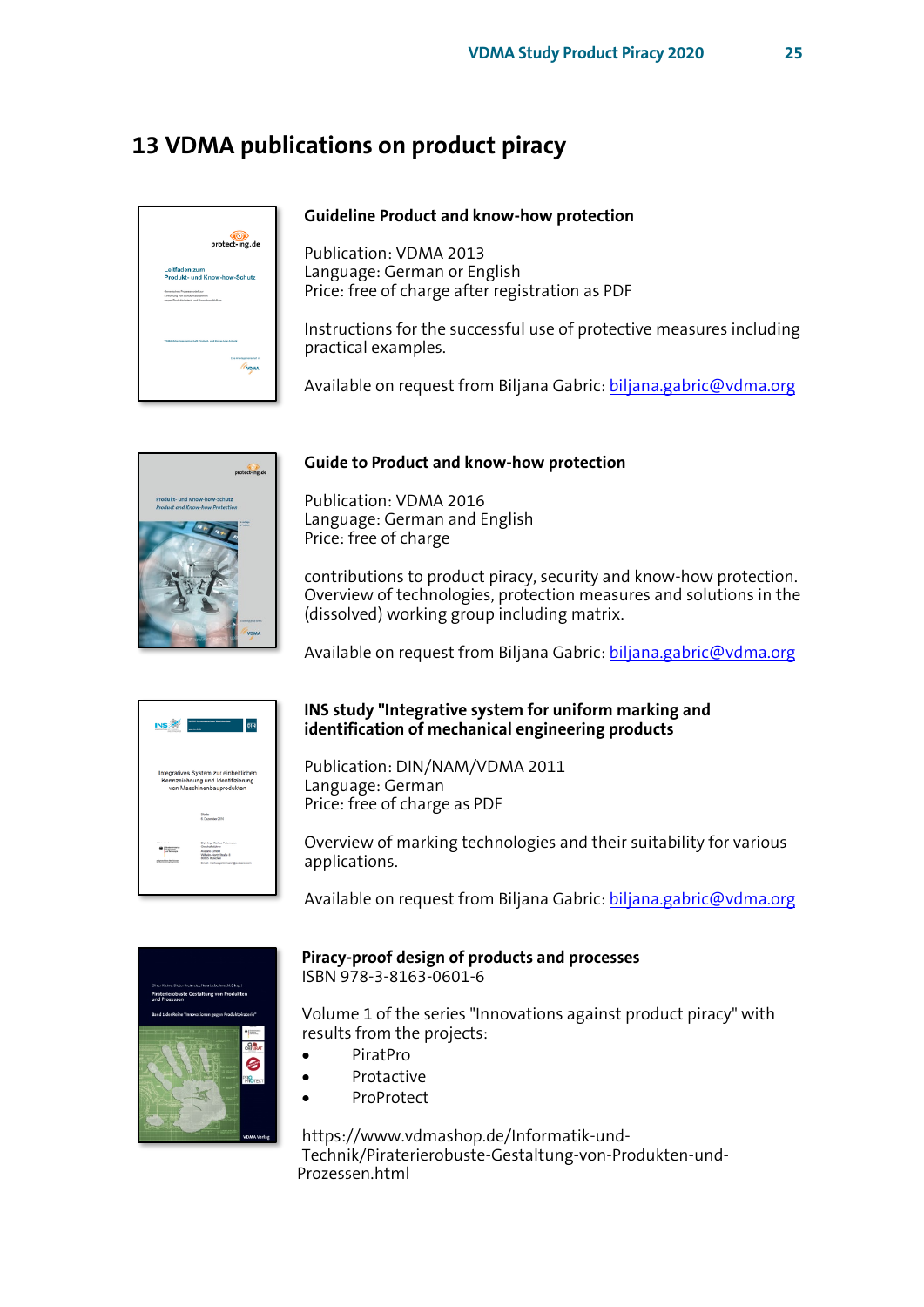

## **Labelling technologies for effective protection against product piracy**

ISBN 978-3-8163-0602-3

Volume 2 of the series "Innovations against product piracy" with results from the projects:

- O-PUR
- EZ-Pharm
- MobilAuthent

https://www.vdmashop.de/Informatik-und-Technik/Kennzeichnungstechnologien-zum-wirksamen-Schutzgegen-Produktpiraterie.html

#### **Effective protection against product piracy within the company** ISBN 978-3-8163-0603-0

Volume 3 of the series "Innovations against product piracy" with results from the projects:

- ProOriginal
- KoPira
- KoPiKomp
- ProAuthent

https://www.vdmashop.de/Informatik-und-Technik/Wirksamer-Schutz-gegen-Produktpiraterie-im-Unternehmen.html

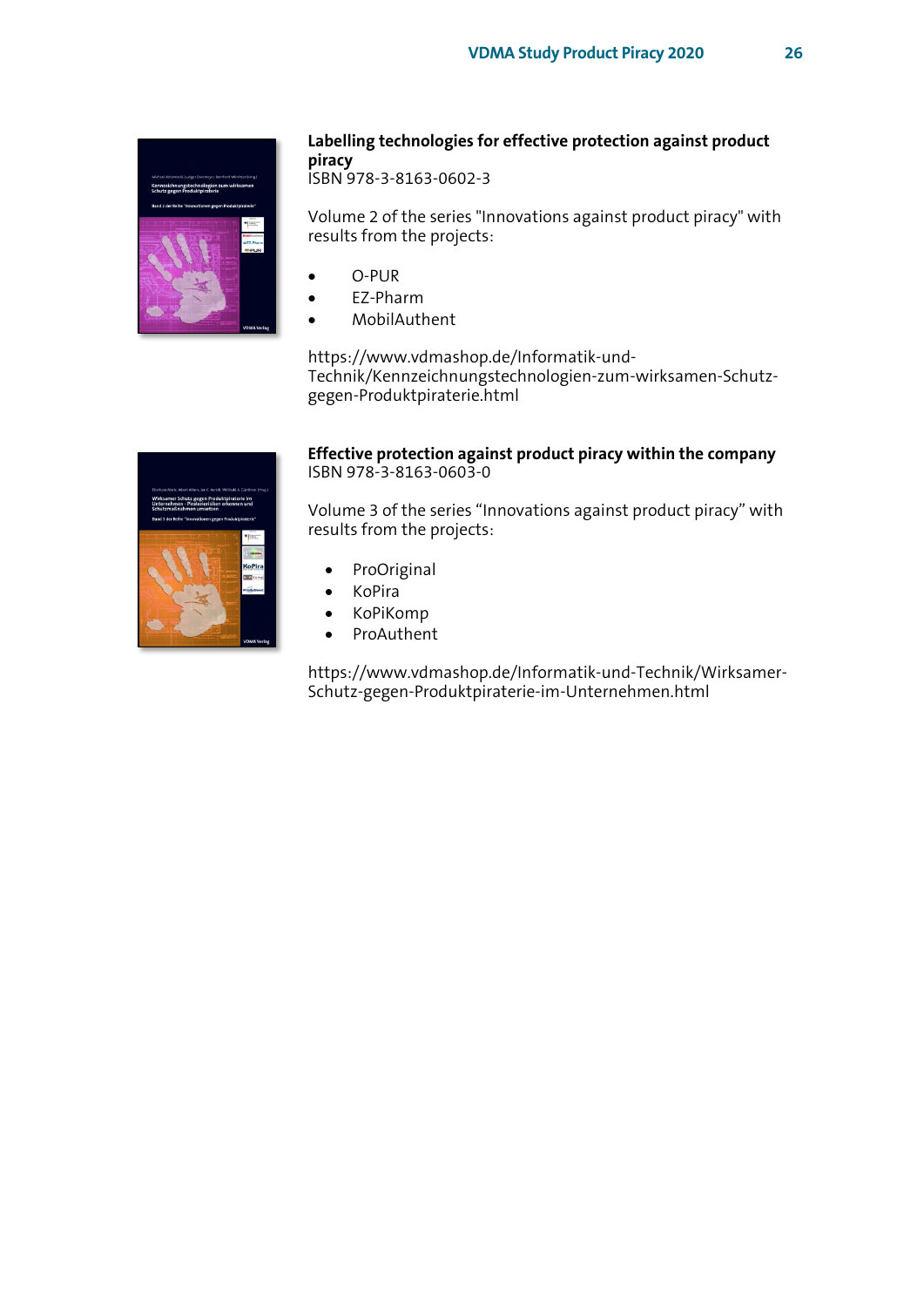## <span id="page-26-0"></span>**14 Publications of the VDMA on Security**



### **VDMA Study Industrial Security**

VDMA 2019 Language: German/English Price: free of charge

Status quo of industrial security in mechanical and plant engineering, results of the survey, measures and recommendations for action.

Available on request from Biljana Gabric: [biljana.gabric@vdma.org](mailto:biljana.gabric@vdma.org)



### **VDMA Emergency Aid Ransomware**

VDMA 2020 Language: German Price: free of charge

Support, recommendations for action in case of ransomware infection, contact points at authorities and service providers. List of indicators for an infection and measures.

https://industrialsecurity.vdma.org/viewer/-/v2article/render/47727760



## **VDMA Guideline "Industry 4.0 Security**

VDMA 2016 Language: German/English Price: free of charge

83 recommendations for action in 17 areas for the safe and permanently reliable networking of machines and plants.

https://industrialsecurity.vdma.org/viewer/-/v2article/render/26240836



## **"Industrial Security Questionnaire - Just get started."**

Publication: VDMA 2014 Language: German Price: free of charge

Getting started with the selection and evaluation of security measures for production environments. Initial assessment with the help of 33 questions.

Available on request from Biljana Gabric: [biljana.gabric@vdma.org](mailto:biljana.gabric@vdma.org)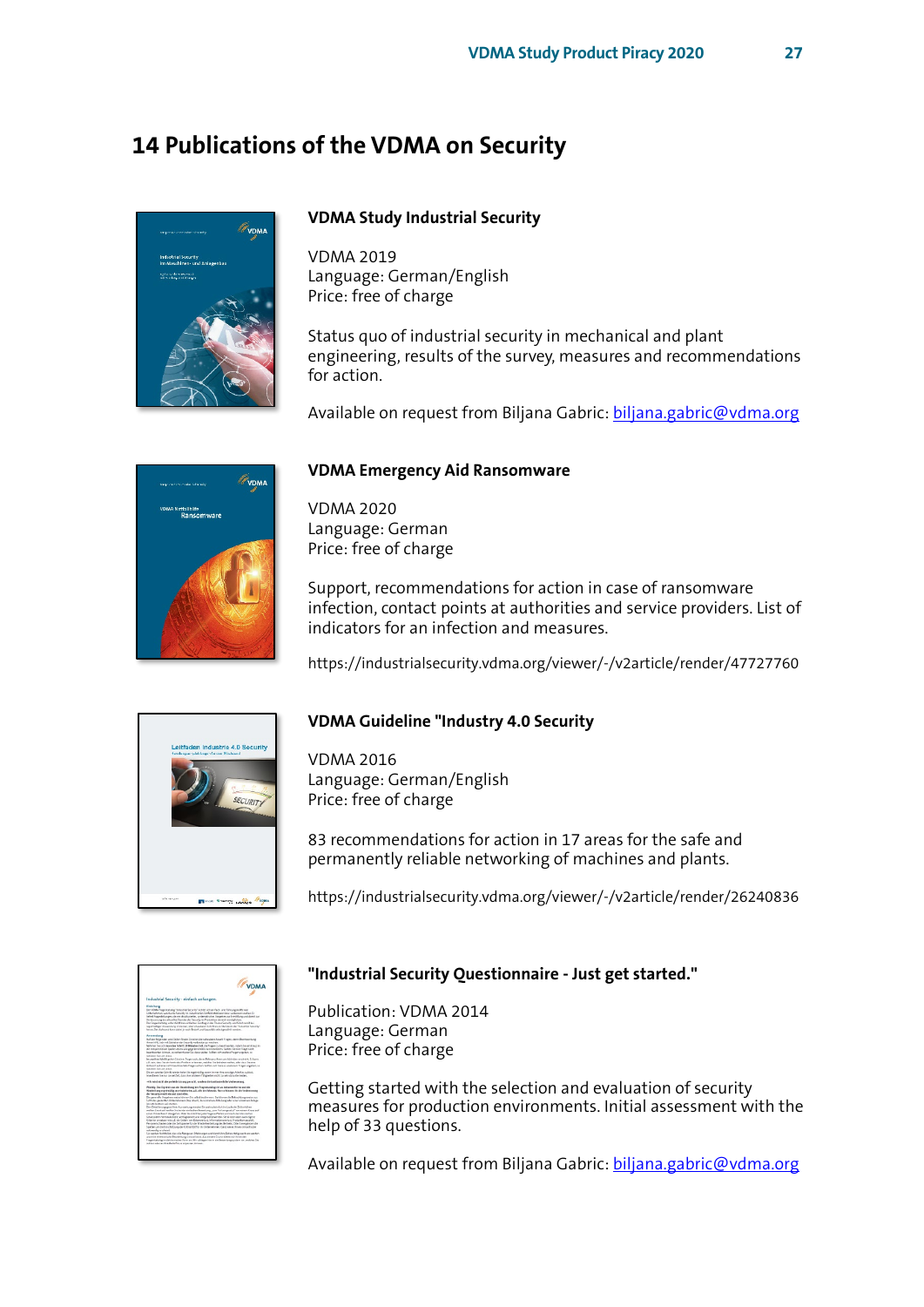## <span id="page-27-0"></span>**15 Imprint**

#### **VDMA**

Lyoner Str. 18 60528 Frankfurt am Main E-mail: kommunikation@vdma.org Internet: www.vdma.org

**Year of publication** 2020

**Copyright** VDMA

**Picture credits** VDMA

**Graphics** VDMA

#### **Note**

The distribution, duplication and public reproduction of this publication requires the consent of the VDMA.